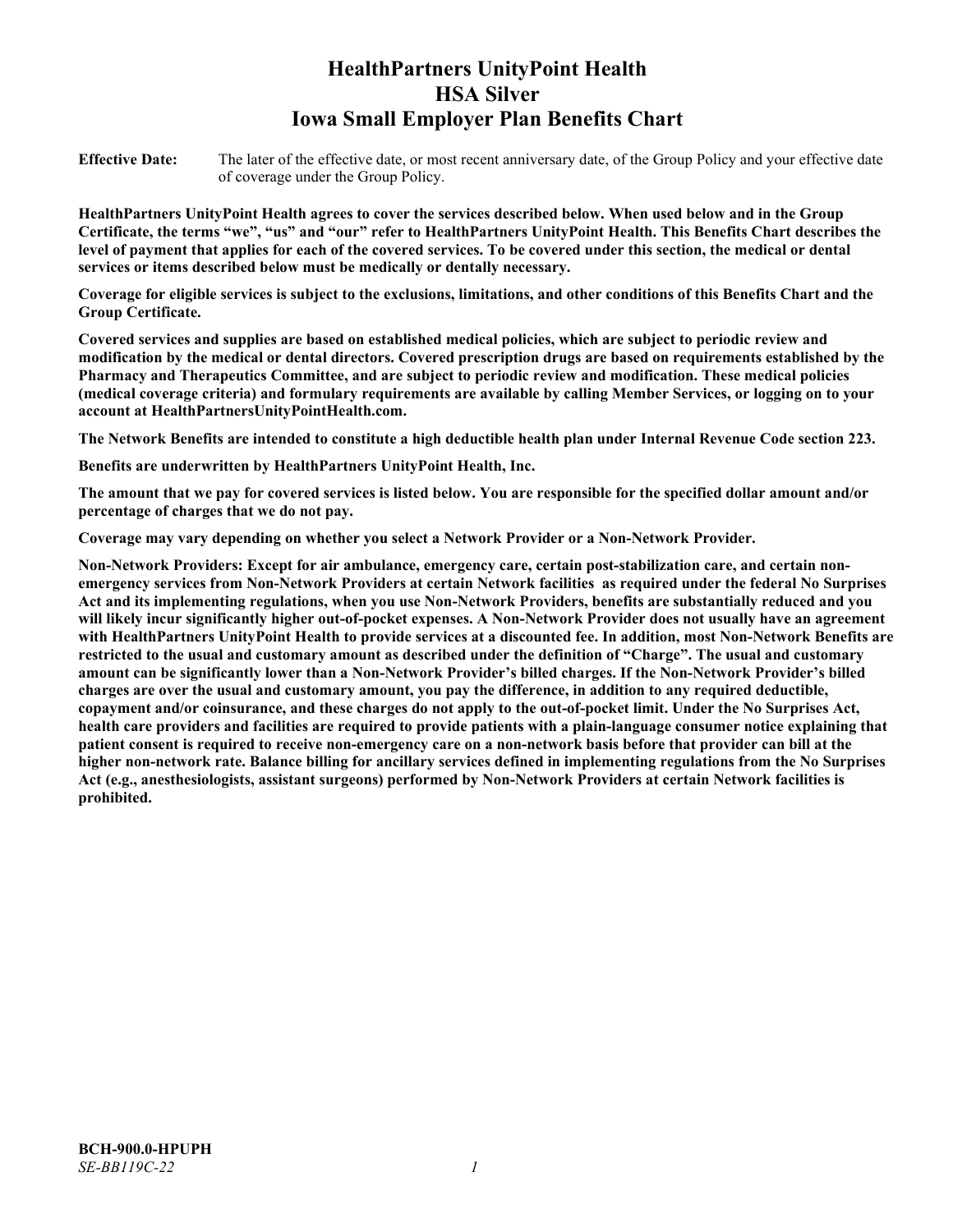# **These definitions apply to this Benefits Chart. They also apply to the Group Certificate.**

| <b>Biosimilar drug:</b> | A prescription drug, approved by the Food and Drug Administration (FDA), that the FDA has<br>determined is biosimilar to and interchangeable with a biological brand name drug. Biosimilar<br>drugs are not considered generic drugs and are not covered under the generic drug benefit.                                                                                                                                                                                                                                                                                                                                           |
|-------------------------|------------------------------------------------------------------------------------------------------------------------------------------------------------------------------------------------------------------------------------------------------------------------------------------------------------------------------------------------------------------------------------------------------------------------------------------------------------------------------------------------------------------------------------------------------------------------------------------------------------------------------------|
| <b>Brand name drug:</b> | A prescription drug, approved by the Food and Drug Administration (FDA), that is<br>manufactured, sold, or licensed for sale under a trademark by the pharmaceutical company that<br>originally researched and developed the drug. Brand name drugs have the same active-ingredient<br>formula as the generic version of the drug. However, generic drugs are manufactured and sold by<br>other drug manufacturers and are generally not available until after the patent on the brand name<br>drug has expired. A few brand name drugs may be covered at the generic drug benefit level if<br>this is indicated on the formulary. |
| Calendar year:          | This is the 12-month period beginning 12:01 A.M. central time, on January 1, and ending 12:00<br>A.M. central time of the next following December 31.                                                                                                                                                                                                                                                                                                                                                                                                                                                                              |
| Charge:                 | For covered services delivered by participating Network Providers, is the provider's discounted<br>charge for a given medical/surgical service, procedure or item.                                                                                                                                                                                                                                                                                                                                                                                                                                                                 |
|                         | For covered services delivered by Non-Network providers, a contracted rate may apply if such<br>arrangement is available to HealthPartners UnityPoint Health.                                                                                                                                                                                                                                                                                                                                                                                                                                                                      |
|                         | For the Usual and Customary Charge for covered services delivered by Non-Network Providers,<br>our payment is calculated using one of the following options to be determined at the discretion of<br>HealthPartners UnityPoint Health: 1) a percentage of the Medicare fee schedule; 2) a comparable<br>schedule if the service is not on the Medicare fee schedule; or 3) a commercially reasonable rate<br>for such service.                                                                                                                                                                                                     |
|                         | The usual and customary charge is the maximum amount allowed that we consider in the<br>calculation of the payment of charges incurred for certain covered services. You must pay for<br>any charges above the usual and customary charge, and they do not apply to the out-of-pocket<br>limit.                                                                                                                                                                                                                                                                                                                                    |
|                         | A charge is incurred for covered ambulatory medical and surgical services, on the date the<br>service or item is provided. A charge is incurred for covered inpatient services, on the date of<br>admission to a hospital. To be covered, a charge must be incurred on or after your effective date<br>and on or before the termination date.                                                                                                                                                                                                                                                                                      |
| Copayment/coinsurance:  | The specified dollar amount, or percentage, of charges incurred for covered services, which we<br>do not pay, but which you must pay, each time you receive certain medical services, procedures<br>or items. Our payment for those covered services or items begins after the copayment or<br>coinsurance is satisfied. Covered services or items requiring a copayment or coinsurance are<br>specified in this Benefits Chart.                                                                                                                                                                                                   |
|                         | For services provided by a Network Provider:                                                                                                                                                                                                                                                                                                                                                                                                                                                                                                                                                                                       |
|                         | An amount which is listed as a flat dollar copayment is applied to a Network Provider's<br>discounted charges for a given service. However, if the Network Provider's discounted charge<br>for a service or item is less than the flat dollar copayment, you will pay the Network Provider's<br>discounted charge. An amount which is listed as a percentage of charges or coinsurance is based<br>on the Network Provider's discounted charges, calculated at the time the claim is processed,<br>which may include an agreed upon fee schedule rate for case rate or withhold arrangements.                                      |
|                         | For services provided by a Non-Network Provider:                                                                                                                                                                                                                                                                                                                                                                                                                                                                                                                                                                                   |
|                         | Any copayment or coinsurance is applied to the lesser of the provider's charges or the usual and<br>customary charge for a service.                                                                                                                                                                                                                                                                                                                                                                                                                                                                                                |
|                         | A copayment or coinsurance is due at the time a service is provided, or when billed by the<br>provider.                                                                                                                                                                                                                                                                                                                                                                                                                                                                                                                            |
|                         |                                                                                                                                                                                                                                                                                                                                                                                                                                                                                                                                                                                                                                    |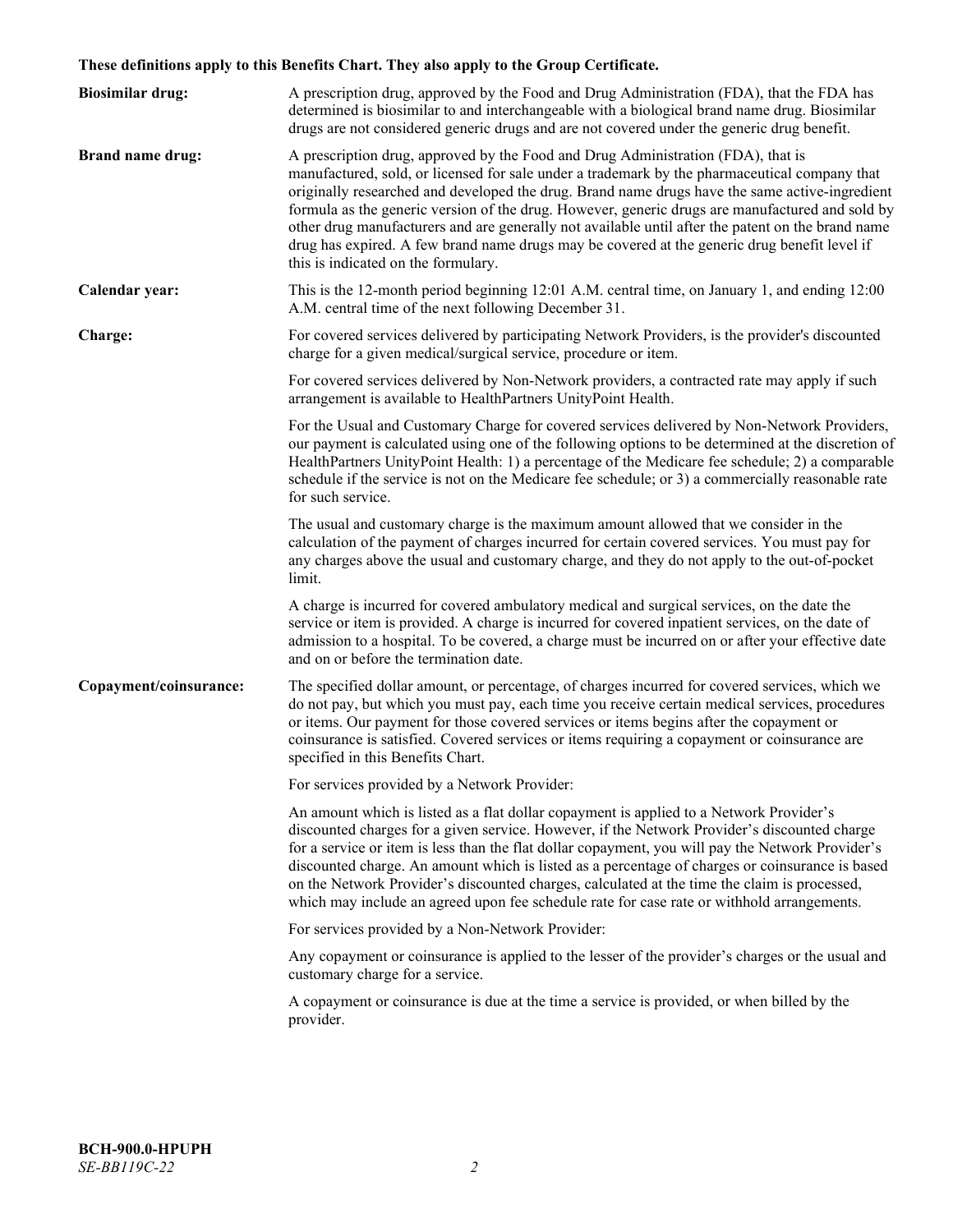| Deductible:               | The specified dollar amount of charges incurred for covered services, which we do not pay, but<br>an enrollee or a family has to pay first in a calendar year. Our payment for those services or items<br>begins after the deductible is satisfied. For Network Providers, the amount of the charges that<br>apply to the deductible are based on the Network Provider's discounted charges, calculated at the<br>time the claim is processed, which may include an agreed upon fee schedule rate for case rate or<br>withhold arrangements. For Non-Network Providers, the amount of charges that apply to the<br>deductible are the lesser of the provider's charges or the usual and customary charge for a<br>service. |
|---------------------------|----------------------------------------------------------------------------------------------------------------------------------------------------------------------------------------------------------------------------------------------------------------------------------------------------------------------------------------------------------------------------------------------------------------------------------------------------------------------------------------------------------------------------------------------------------------------------------------------------------------------------------------------------------------------------------------------------------------------------|
|                           | Any amounts paid or reimbursed by a third party, including but not limited to: point of service<br>rebates, manufacturer coupons, manufacturer debit cards or other forms of direct reimbursement<br>to an insured for a product or service, will not apply toward your deductible, to the extent<br>permitted under state and federal law.                                                                                                                                                                                                                                                                                                                                                                                |
|                           | Your plan has an embedded deductible. This means once an insured meets the individual<br>deductible, the plan begins paying benefits for that person. If two or more members of the family<br>meet the family deductible, the plan begins paying benefits for all members of the family,<br>regardless of whether each insured has met the individual deductible. However, an insured may<br>not contribute more than the individual deductible toward the family deductible.                                                                                                                                                                                                                                              |
|                           | All services are subject to the deductible, unless otherwise indicated below in this Benefits Chart.                                                                                                                                                                                                                                                                                                                                                                                                                                                                                                                                                                                                                       |
| Formulary:                | This is a current list, which may be revised from time to time, of prescription drugs, medications,<br>equipment and supplies covered by us as indicated in this Benefits Chart which are covered at the<br>highest benefit level. Some drugs on the formulary may require prior authorization to be covered<br>as formulary drugs. The formulary, and information on drugs that require prior authorization, are<br>available by calling Member Services, or logging on to your account at<br>HealthPartnersUnityPointHealth.com.                                                                                                                                                                                         |
| Generic drug:             | A prescription drug, approved by the Food and Drug Administration (FDA) that the FDA has<br>determined is comparable to a brand name drug product in dosage form, strength, route of<br>administration, quality, intended use and documented bioequivalence. Generally, generic drugs<br>cost less than brand name drugs. Some brand name drugs may be covered at the generic drug<br>benefit level if this is indicated on the formulary.                                                                                                                                                                                                                                                                                 |
| Lifetime maximum benefit: | The specified coverage limit actually paid by us for services and/or charges incurred by you for a<br>given procedure or diagnosis. Payment of benefits under this Benefits Chart ceases when that<br>lifetime maximum benefit is reached. You have to pay for any subsequent charges. Essential<br>health benefits are not subject to any lifetime maximums.                                                                                                                                                                                                                                                                                                                                                              |
| Non-formulary drug:       | This is a prescription drug, approved by the Food and Drug Administration (FDA), that is not on<br>the formulary, is medically necessary and is not investigative or otherwise excluded under the<br>Certificate.                                                                                                                                                                                                                                                                                                                                                                                                                                                                                                          |
| Out-of-pocket expenses:   | You pay the specified copayments/coinsurance and deductibles applicable for particular services,<br>subject to the out-of-pocket limits described below. These amounts are in addition to the monthly<br>premium payments.                                                                                                                                                                                                                                                                                                                                                                                                                                                                                                 |
| Out-of-pocket limit:      | You pay the copayments/coinsurance and deductibles for covered services, to the individual or<br>family out-of-pocket limits. Thereafter we cover 100% of charges incurred for all other covered<br>services, for the rest of the calendar year. You pay amounts greater than the out-of-pocket limits<br>if you exceed any lifetime maximum benefit or any visit or day limits. Essential health benefits<br>are not subject to any lifetime maximums.                                                                                                                                                                                                                                                                    |
|                           | Non-Network Benefits above the usual and customary charge (see definition of charge above) do<br>not apply to the out-of-pocket limit.                                                                                                                                                                                                                                                                                                                                                                                                                                                                                                                                                                                     |
|                           | Non-Network Benefits for transplant surgery do not apply to the out-of-pocket limit.                                                                                                                                                                                                                                                                                                                                                                                                                                                                                                                                                                                                                                       |
|                           | Any amounts paid or reimbursed by a third party, including but not limited to: point of service<br>rebates, manufacturer coupons, manufacturer debit cards or other forms of direct reimbursement<br>to an insured for a product or service, will not apply as an out-of-pocket expense, to the extent<br>permitted under state and federal law.                                                                                                                                                                                                                                                                                                                                                                           |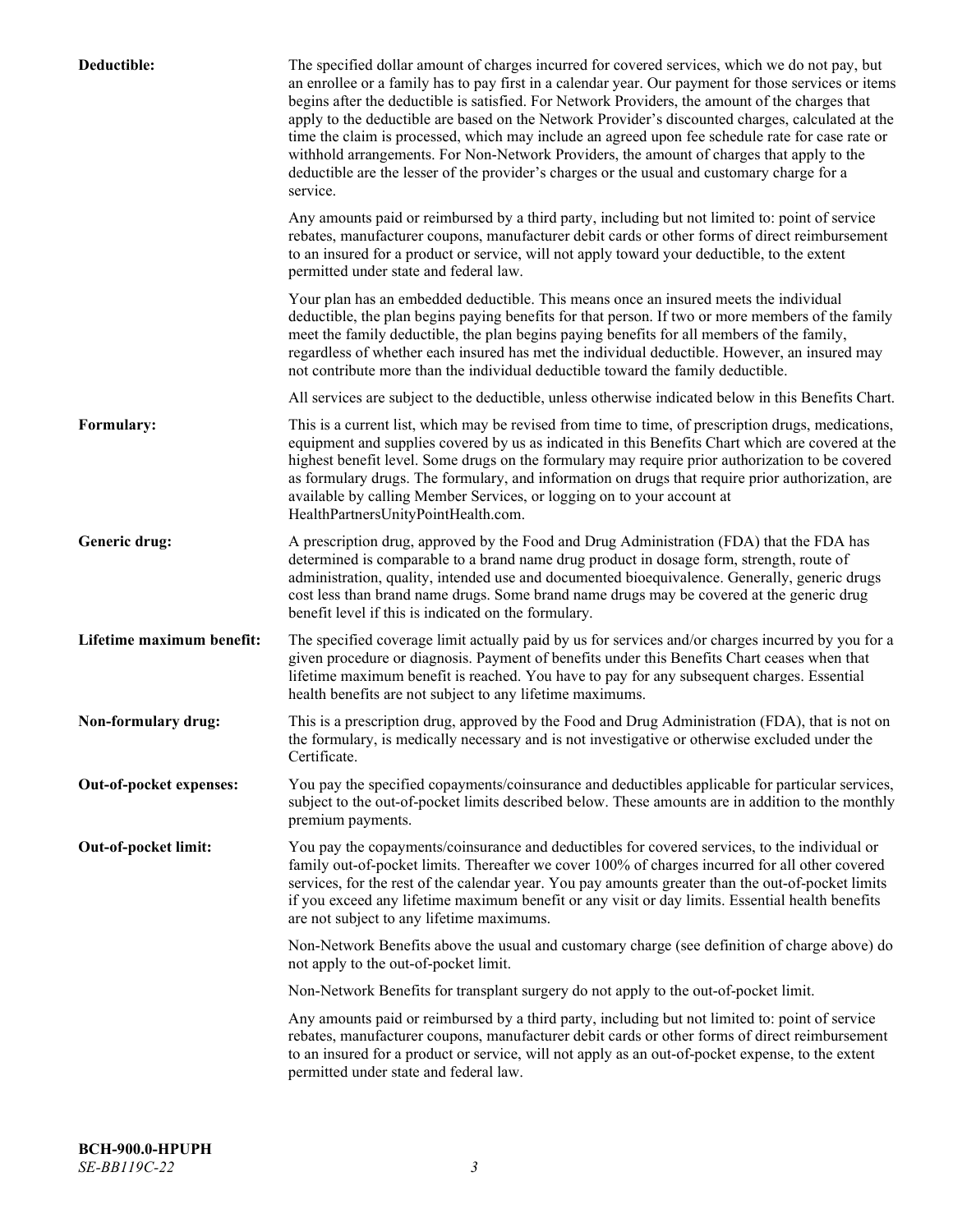|                              | You are responsible to keep track of the out-of-pocket expenses. Contact our Member Services<br>department for assistance in determining the amount paid by the enrollee for specific eligible<br>services received. Claims for reimbursement under the out-of-pocket limit provisions are subject<br>to the same time limits and provisions described under the "Claims Provisions" section of the<br>Certificate.                                                                                                                |
|------------------------------|------------------------------------------------------------------------------------------------------------------------------------------------------------------------------------------------------------------------------------------------------------------------------------------------------------------------------------------------------------------------------------------------------------------------------------------------------------------------------------------------------------------------------------|
| <b>Preventive drug list:</b> | This is a current list, which may be revised from time to time, of certain formulary preventive<br>prescription drugs and certain diabetic supplies, covered under the Plan as indicated in this<br>Benefits Chart. The Preventive Drug List is available by logging on to your account at<br>HealthPartnersUnityPointHealth.com or by calling Member Services.                                                                                                                                                                    |
| <b>Specialty drug list:</b>  | This is a current list, which may be revised from time to time, of prescription drugs, medications,<br>equipment and supplies, which are typically bio-pharmaceuticals. The purpose of a specialty<br>drug list is to facilitate enhanced monitoring of complex therapies used to treat specific<br>conditions. Specialty drugs are covered by us as indicated in this Benefits Chart. The specialty<br>drug list is available by calling Member Services, or logging on to your account at<br>HealthPartnersUnityPointHealth.com. |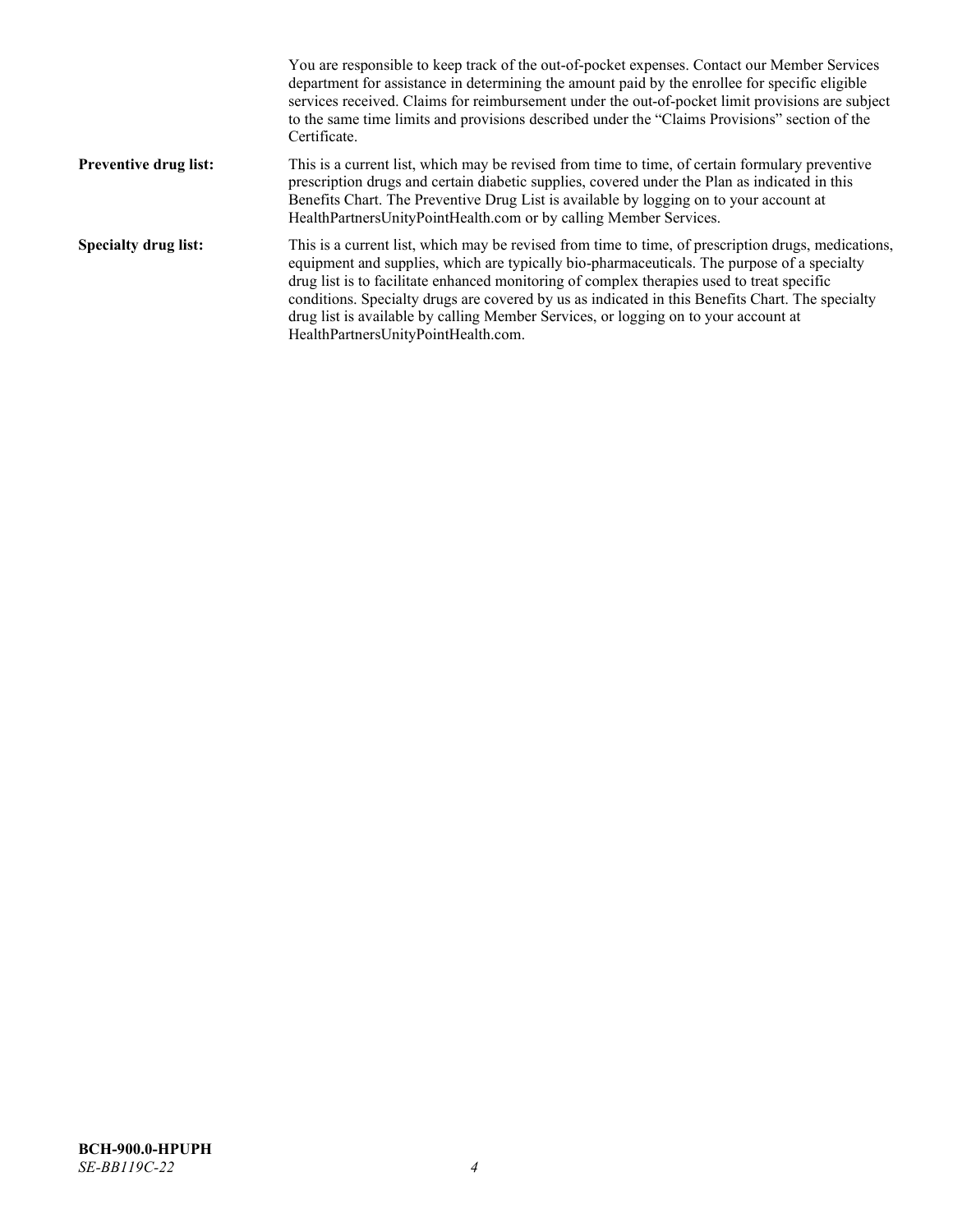# **DEDUCTIBLES, OUT-OF-POCKET LIMITS AND LIFETIME MAXIMUMS**

#### **Individual calendar year deductible**

| <b>Network Benefits</b> | <b>Non-Network Benefits</b> |
|-------------------------|-----------------------------|
| \$6,000                 | \$10,000                    |

#### **Family calendar year deductible**

| <b>Network Benefits</b> | <b>Non-Network Benefits</b> |
|-------------------------|-----------------------------|
| \$12,000                | \$20,000                    |

Separate deductibles must be satisfied under the Network Benefits and Non-Network Benefits.

Your plan has an embedded deductible. This means once an insured meets the individual deductible, the plan begins paying benefits for that person. If two or more members of the family meet the family deductible, the plan begins paying benefits for all members of the family, regardless of whether each insured has met the individual deductible. However, an insured may not contribute more than the individual deductible toward the family deductible.

Any amounts paid or reimbursed by a third party, including but not limited to: point of service rebates, manufacturer coupons, manufacturer debit cards or other forms of direct reimbursement to an insured for a product or service, will not apply toward your deductible, to the extent permitted under state and federal law.

#### **Individual calendar year out-of-pocket limit**

| <b>Network Benefits</b> | <b>Non-Network Benefits</b> |
|-------------------------|-----------------------------|
| \$6,300                 | \$30,000                    |

#### **Family calendar year out-of-pocket limit**

| <b>Network Benefits</b> | <b>Non-Network Benefits</b> |
|-------------------------|-----------------------------|
| \$12,600                | \$60,000                    |

Separate out-of-pocket limits must be satisfied under the Network Benefits and Non-Network Benefits.

Non-Network Benefits above the usual and customary charge will not apply toward the individual or family out-of-pocket limit.

Non-Network Benefits for transplant surgery do not apply to the out-of-pocket limit.

Any amounts paid or reimbursed by a third party, including but not limited to: point of service rebates, manufacturer coupons, manufacturer debit cards or other forms of direct reimbursement to an insured for a product or service, will not apply as an out-ofpocket expense, to the extent permitted under state and federal law.

#### **Lifetime maximum benefit for bariatric surgery**

| <b>Network Benefits</b> | <b>Non-Network Benefits</b> |
|-------------------------|-----------------------------|
| <sup>I</sup> Inlimited. | \$5,000                     |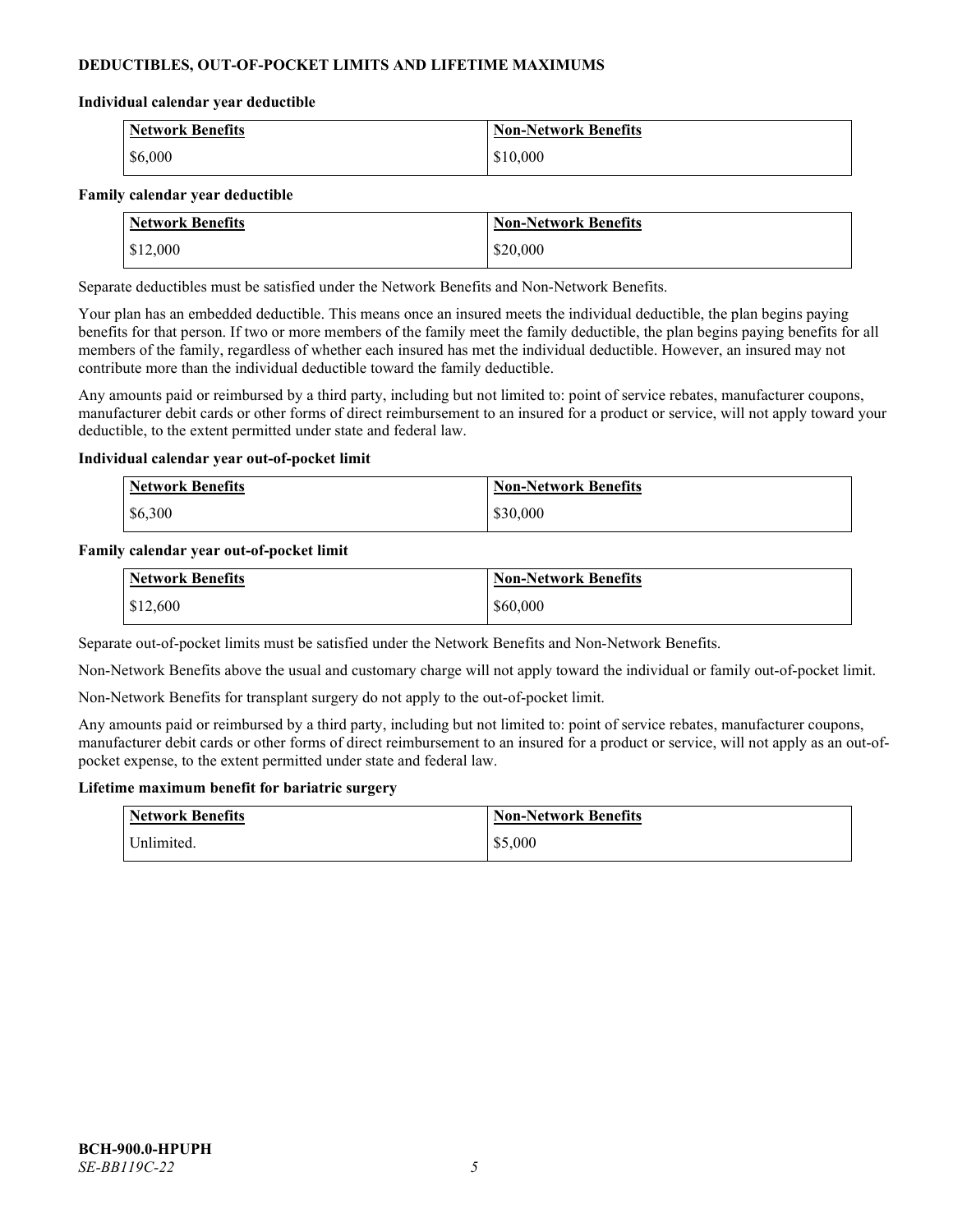# **AMBULANCE AND MEDICAL TRANSPORTATION**

#### **Covered Services:**

We cover ambulance and medical transportation for medical emergencies.

We also cover medically necessary, non-emergency ground and air medical transportation if it meets our coverage criteria.

Under the No Surprises Act, non-network air ambulance providers may not bill patients for more than their cost-sharing responsibility for the corresponding Network service.

Covered services and supplies are based on established medical policies, which are subject to periodic review and modification by the medical or dental directors. These medical policies (medical coverage criteria) and applicable prior authorization requirements are available by calling Member Services, or logging on to your account at [HealthPartnersUnityPointHealth.com.](https://www.healthpartnersunitypointhealth.com/)

| <b>Network Benefits</b>       | <b>Non-Network Benefits</b> |
|-------------------------------|-----------------------------|
| 100% of the charges incurred. | See Network Benefits.       |

#### **Not Covered:**

See "Services Not Covered" in the Group Certificate.

# **BEHAVIORAL HEALTH SERVICES**

#### **Covered Services:**

Covered services are based on established medical policies, which are subject to periodic review and modification by the medical directors. These medical policies (medical coverage criteria) are available by calling Member Services, or logging on to your account at [HealthPartnersUnityPointHealth.com.](https://www.healthpartnersunitypointhealth.com/)

### **Mental health services**

We cover services for mental health diagnoses as described in the Diagnostic and Statistical Manual of Mental Disorders – Fifth Edition (DSM-5) (most recent edition).

**Outpatient services including intensive outpatient and day treatment services:** We cover medically necessary outpatient professional mental health services for evaluation, crisis intervention, and treatment of mental health disorders.

A comprehensive diagnostic assessment will be used as the basis for a determination by a mental health professional, concerning the appropriate treatment and the extent of services required.

Outpatient services we cover for a diagnosed mental health condition include the following:

- Individual, group, family, and multi-family therapy;
- Medication management provided by a physician, certified nurse practitioner, or physician's assistant;
- Psychological testing services for the purposes of determining the differential diagnoses and treatment planning for patients currently receiving behavioral health services;
- Day treatment and intensive outpatient services in a licensed program;
- Partial hospitalization services in a licensed hospital or community mental health center;
- Psychotherapy and nursing services provided in the home if authorized by us; and
- Treatment for gender dysphoria.

| <b>Network Benefits</b>       | <b>Non-Network Benefits</b>  |
|-------------------------------|------------------------------|
| 100% of the charges incurred. | 50% of the charges incurred. |

#### **Group therapy**

| <b>Network Benefits</b>       | <b>Non-Network Benefits</b>  |
|-------------------------------|------------------------------|
| 100% of the charges incurred. | 50% of the charges incurred. |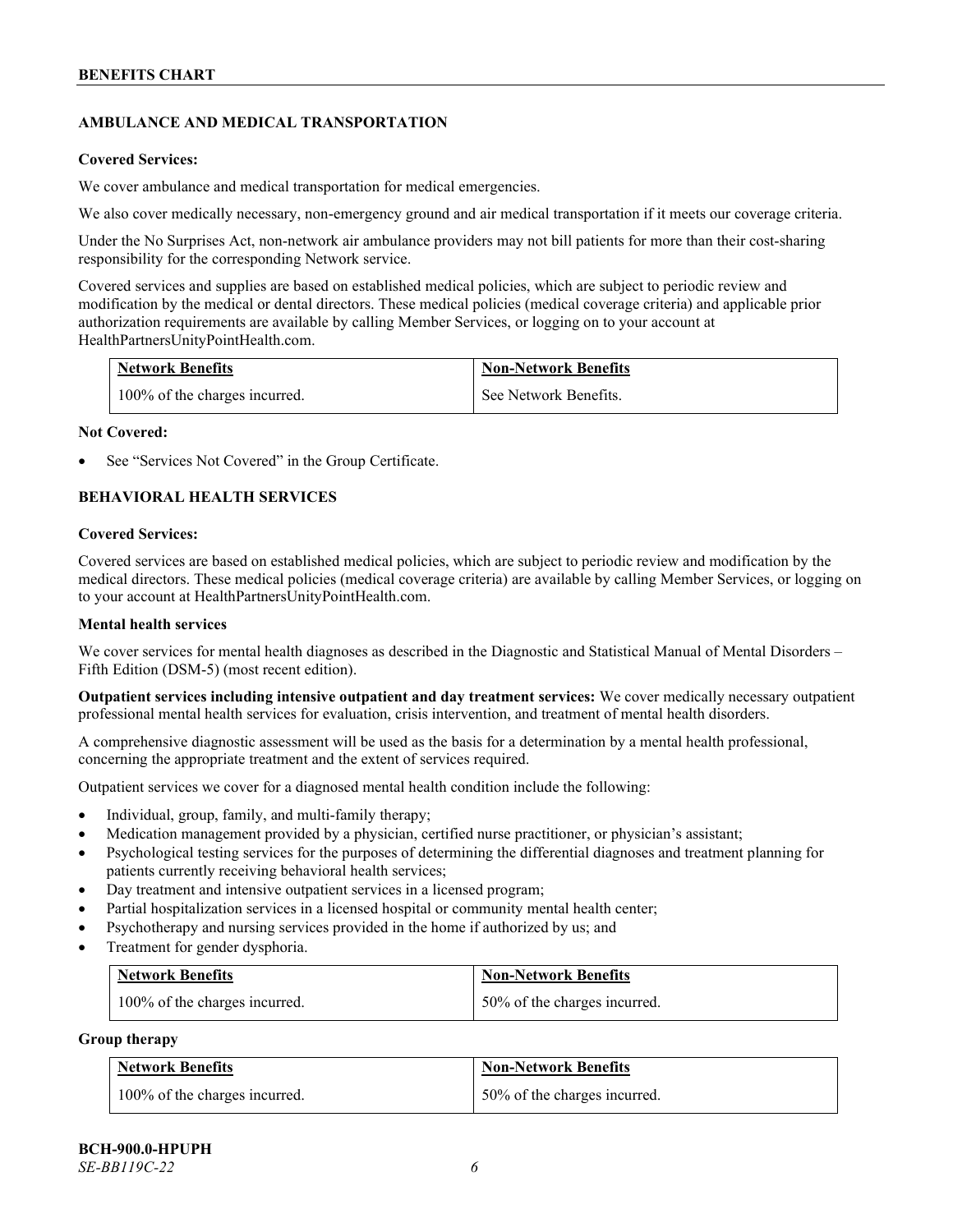**Inpatient services, including mental health residential treatment services:** We cover the following:

- Medically necessary inpatient services in a hospital and professional services for treatment of mental health disorders. Medical stabilization is covered under inpatient hospital services in the "Hospital and Skilled Nursing Facility Services" section; and
- Medically necessary mental health residential treatment services. This care must be authorized by us and provided by a hospital or residential behavioral health treatment facility licensed by the local state or Department of Health and Human Services. Services not covered under this benefit include halfway houses, group homes, extended care facilities, shelter services, correctional services, detention services, transitional services, group residential services, foster care services and wilderness programs.

| <b>Network Benefits</b>       | <b>Non-Network Benefits</b>  |
|-------------------------------|------------------------------|
| 100% of the charges incurred. | 50% of the charges incurred. |

#### **Substance use disorder (SUD) services**

We cover medically necessary services for assessments by a licensed alcohol and drug counselor and treatment of substance use disorders as defined in the latest edition of the DSM-5.

**Outpatient services, including intensive outpatient and day treatment services:** We cover medically necessary outpatient professional services for the diagnosis and treatment of substance use disorder. Substance use disorder treatment services must be provided by a program licensed by the local Department of Health and Human Services.

Outpatient services we cover for a diagnosed substance use disorder include the following:

- Individual, group, family, and multi-family therapy provided in an office setting;
- Opiate replacement therapy including methadone and buprenorphine treatment; and
- Day treatment and intensive outpatient services in a licensed program.

| <b>Network Benefits</b>       | <b>Non-Network Benefits</b>  |
|-------------------------------|------------------------------|
| 100% of the charges incurred. | 50% of the charges incurred. |

**Inpatient services:** We cover the following:

- Medically necessary inpatient services in a hospital or primary residential treatment in a licensed substance use disorder treatment center. Primary residential treatment is an intensive residential treatment program of limited duration, typically 30 days or less.
- Services provided in a hospital that is licensed by the local state and accredited by Medicare; and
- Detoxification services in a hospital or community detoxification facility if it is licensed by the local Department of Health and Human Services.

| <b>Network Benefits</b>       | <b>Non-Network Benefits</b>  |
|-------------------------------|------------------------------|
| 100% of the charges incurred. | 50% of the charges incurred. |

**Not Covered:**

See "Services Not Covered" in the Group Certificate.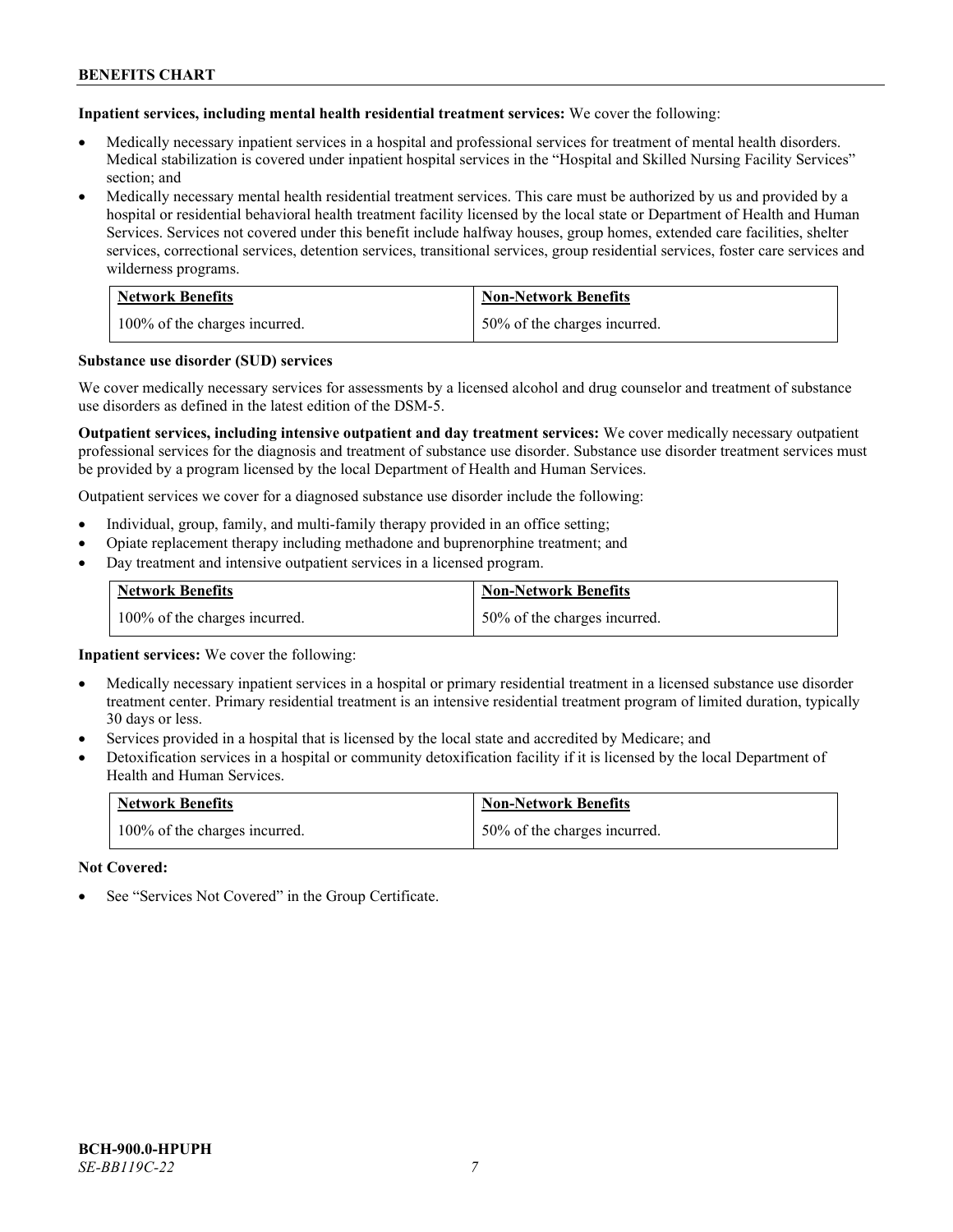# **CHIROPRACTIC SERVICES**

### **Covered Services:**

We cover chiropractic services for rehabilitative care. Chiropractic services are adjustments to any abnormal articulations of the human body, especially those of the spinal column, for the purpose of giving freedom of action to impinged nerves that may cause pain or deranged function.

Massage therapy which is performed in conjunction with other treatment/modalities by a chiropractor, is part of a prescribed treatment plan and is not billed separately is covered.

| <b>Network Benefits</b>       | <b>Non-Network Benefits</b>  |
|-------------------------------|------------------------------|
| 100% of the charges incurred. | 50% of the charges incurred. |

**Not Covered:**

- Massage therapy for the purpose of comfort or convenience of the insured.
- See "Services Not Covered" in the Group Certificate.

# **CLINICAL TRIALS**

#### **Covered Services:**

We cover certain routine services if you participate in a Phase I, Phase II, Phase III or Phase IV clinical trial that is conducted in relation to the prevention, detection, or treatment of cancer or other life-threatening disease or condition as defined in the Affordable Care Act. We cover routine patient costs for services that would be eligible under this Benefits Chart if the service were provided outside of a clinical trial.

| <b>Network Benefits</b>                              | <b>Non-Network Benefits</b>                          |
|------------------------------------------------------|------------------------------------------------------|
| Coverage level is same as corresponding Network      | Coverage level is same as corresponding Non-Network  |
| Benefits, depending on type of service provided such | Benefits, depending on type of service provided such |
| as Office Visits for Illness or Injury, Inpatient or | as Office Visits for Illness or Injury, Inpatient or |
| <b>Outpatient Hospital Services.</b>                 | <b>Outpatient Hospital Services.</b>                 |

# **Not Covered:**

- The investigative item, device or service itself.
- Items or services that are provided solely to satisfy data collection and analysis needs and that are not used in the direct clinical management of the patient.
- A service that is clearly inconsistent with widely accepted and established standards of care for a particular diagnosis.
- See "Services Not Covered" in the Group Certificate.

# **DENTAL SERVICES**

#### **Covered Services:**

We cover services as described below.

**Accidental dental services:** We cover dentally necessary services to treat and restore damage done to sound, natural, unrestored teeth as a result of an accidental injury. Coverage is for damage caused by external trauma to face and mouth only, not for cracked or broken teeth which result from biting or chewing. We cover restorations, root canals, crowns and replacement of teeth lost that are directly related to the accident in which the insured was involved. We cover initial exams, xrays, and palliative treatment including extractions, and other oral surgical procedures directly related to the accident. Subsequent treatment must be initiated within the specified timeframe and must be directly related to the accident. We do not cover restoration and replacement of teeth that are not "sound and natural" at the time of the accident.

Full mouth rehabilitation to correct occlusion (bite) and malocclusion (misaligned teeth not due to the accident) are not covered.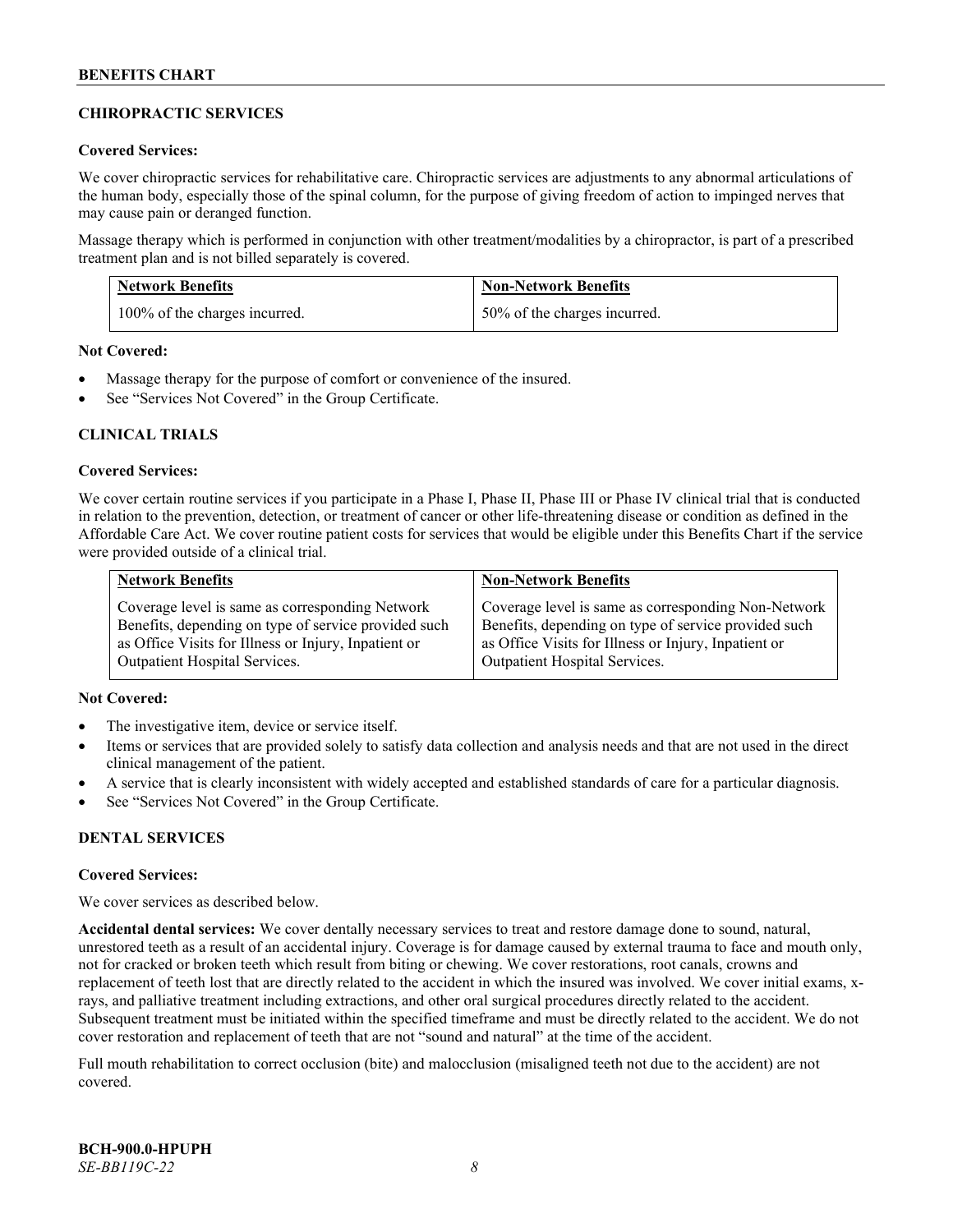When an implant-supported dental prosthetic treatment is pursued, the accidental dental benefit will be applied to the prosthetic procedure. Benefits are limited to the amount that would be paid toward the placement of a removable dental prosthetic appliance that could be used in the absence of implant treatment. Care must be provided or pre-authorized by a network dentist.

| <b>Network Benefits</b>       | <b>Non-Network Benefits</b>  |
|-------------------------------|------------------------------|
| 100% of the charges incurred. | 50% of the charges incurred. |

For all accidental dental services, treatment and/or restoration must be initiated within six months of the date of the injury. Coverage is limited to the initial course of treatment and/or initial restoration. Services must be provided within 24 months of the date of injury to be covered.

# **Medical referral dental services**

**Medically necessary outpatient dental services:** We cover medically necessary outpatient dental services. Coverage is limited to dental services required for treatment of an underlying medical condition, e.g., removal of teeth to complete radiation treatment for cancer of the jaw, cysts and lesions.

| <b>Network Benefits</b>       | <b>Non-Network Benefits</b>  |
|-------------------------------|------------------------------|
| 100% of the charges incurred. | 50% of the charges incurred. |

**Medically necessary hospitalization and anesthesia for dental care:** We cover medically necessary hospitalization and anesthesia for dental care. This is limited to charges incurred by an insured who: (1) is a child under age five; (2) is severely disabled; (3) has a medical condition, and requires hospitalization or general anesthesia for dental care treatment; or (4) is a child between age five and 12 and care in dental offices has been attempted unsuccessfully and usual methods of behavior modification have not been successful, or when extensive amounts of restorative care, exceeding four appointments, are required. The requirement of a hospital setting must be due to an insured's underlying medical condition. Coverage is limited to facility and anesthesia charges. Anesthesia is covered in a hospital or a dental office. Oral surgeon/dentist professional fees are not covered. The following are examples, though not all-inclusive, of medical conditions which may require hospitalization for dental services: severe asthma, severe airway obstruction or hemophilia. Hospitalization required due to the behavior of the insured or due to the extent of the dental procedure is not covered.

| <b>Network Benefits</b>       | <b>Non-Network Benefits</b>  |
|-------------------------------|------------------------------|
| 100% of the charges incurred. | 50% of the charges incurred. |

**Medical complications of dental care:** We cover medical complications of dental care. Treatment must be medically necessary care and related to medical complications of non-covered dental care, including complications of the head, neck, or substructures.

| <b>Network Benefits</b>       | <b>Non-Network Benefits</b>  |
|-------------------------------|------------------------------|
| 100% of the charges incurred. | 50% of the charges incurred. |

**Oral surgery:** We cover oral surgery. Coverage is limited to treatment of medical conditions requiring oral surgery, such as treatment of oral neoplasm, non-dental cysts, fracture of the jaws, trauma of the mouth and jaws, and any other oral surgery procedures provided as medically necessary dental services.

| <b>Network Benefits</b>       | <b>Non-Network Benefits</b>  |
|-------------------------------|------------------------------|
| 100% of the charges incurred. | 50% of the charges incurred. |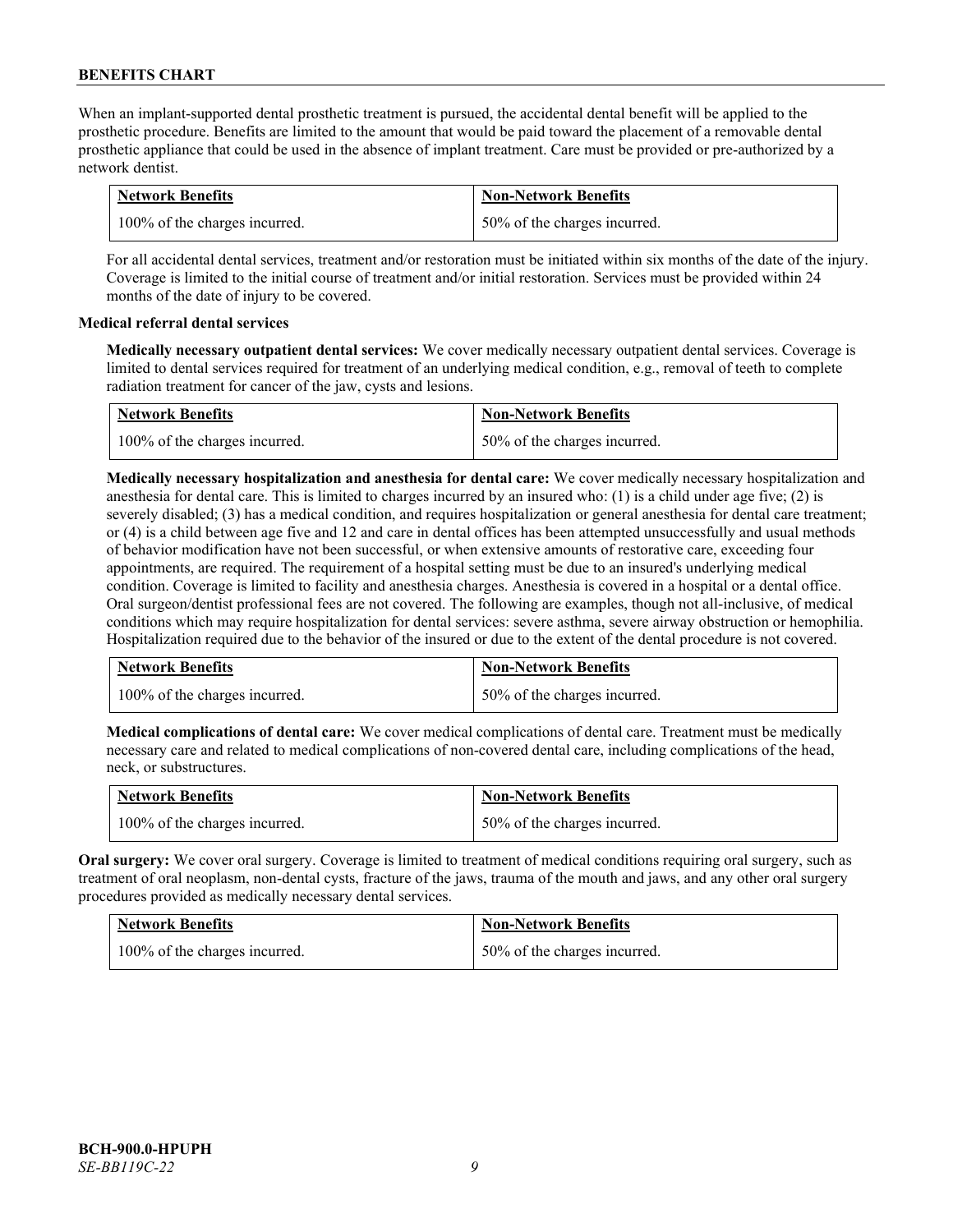**Treatment of cleft lip and cleft palate of a dependent child:** We cover treatment of cleft lip and cleft palate of a dependent child to age 26, including orthodontic treatment and oral surgery directly related to the cleft. Benefits are limited to inpatient or outpatient expenses arising from medical and dental treatment that was scheduled or initiated prior to the dependent turning age 19. Dental services which are not required for the treatment of cleft lip or cleft palate are not covered. If a dependent child covered under the Certificate is also covered under a dental plan which includes orthodontic services, that dental plan shall be considered primary for the necessary orthodontic services. Oral appliances are subject to the same copayment, conditions and limitations as durable medical equipment.

| <b>Network Benefits</b>       | <b>Non-Network Benefits</b>  |
|-------------------------------|------------------------------|
| 100% of the charges incurred. | 50% of the charges incurred. |

**Treatment of temporomandibular disorder (TMD) and craniomandibular disorder (CMD):** We cover surgical and nonsurgical treatment of temporomandibular disorder (TMD) and craniomandibular disorder (CMD), which is medically necessary care. Dental services which are not required to directly treat TMD or CMD are not covered.

| <b>Network Benefits</b>       | <b>Non-Network Benefits</b>  |
|-------------------------------|------------------------------|
| 100% of the charges incurred. | 50% of the charges incurred. |

#### **Not Covered:**

- Dental treatment, procedures or services not listed in this Benefits Chart.
- Accident related dental services if treatment is (1) provided to teeth which are not sound and natural, (2) to teeth which have been restored, (3) initiated beyond six months from the date of the injury, (4) received beyond the initial treatment or restoration or (5) received beyond 24 months from the date of injury.
- Oral surgery to remove wisdom teeth, except as stated in the pediatric dental amendment.
- Orthognathic treatment or procedures and all related services.
- See "Services Not Covered" in the Group Certificate.

### **DIABETES AND HYPERTENSION DISEASE MANAGEMENT PROGRAM**

#### **Covered Services:**

If you meet criteria for coverage, you may qualify for the diabetes and/or hypertension disease management program.

The program covers group health coaching which focuses on weight loss, exercise, behavior modification and health education through Omada Health.

| <b>Network Benefits</b>                                     | <b>Non-Network Benefits</b> |
|-------------------------------------------------------------|-----------------------------|
| 100% of the charges incurred.<br>Deductible does not apply. | Not applicable.             |

#### **Not Covered:**

See "Services Not Covered" in the Group Certificate.

# **DIABETIC EQUIPMENT AND SUPPLIES**

#### **Covered Services:**

We cover physician prescribed medically appropriate and necessary drugs and supplies used in the management and treatment of diabetes for insureds with gestational, Type I or Type II diabetes including durable diabetic equipment and disposable supplies, as described below.

Certain items are only covered if your condition meets our coverage criteria and obtained through an authorized vendor. For more information on what we cover and any prior authorization requirements, call Member Services or log on to your account at [HealthPartnersUnityPointHealth.com.](https://www.healthpartnersunitypointhealth.com/)

Insulin and medications for diabetes are covered as outpatient drugs under the "Prescription Drug Services" section.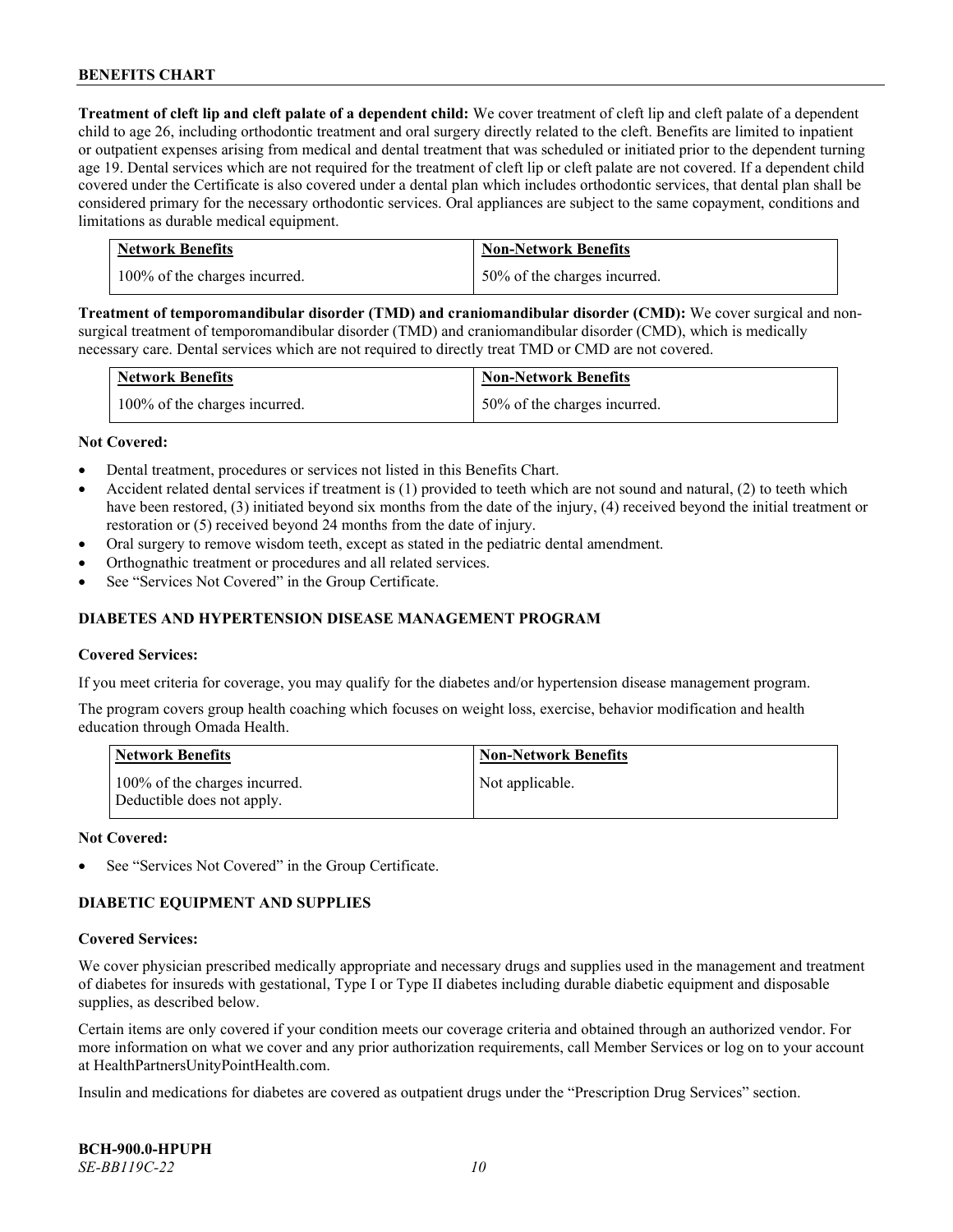**Pumps and pump supplies.** These include diabetic insulin pumps, diabetic infusion pumps and infusion pump supplies such as infusion sets, tubing, connectors and syringe reservoirs.

| <b>Network Benefits</b>                                                                                               | <b>Non-Network Benefits</b>  |
|-----------------------------------------------------------------------------------------------------------------------|------------------------------|
| Pumps received at a pharmacy:<br>100% of the charges incurred.                                                        | 50% of the charges incurred. |
| Pumps received from a non-pharmacy provider:<br>100% of the charges incurred if purchased from an<br>approved vendor. |                              |

# **All other diabetic durable equipment and supplies**

**Durable diabetic equipment and supplies**. These include continuous glucose monitoring system (CGMS), transmitter, sensors and receivers, diabetic blood glucose monitors and control/calibrating solutions (for checking accuracy or testing equipment and test strips).

**Disposable diabetic supplies.** These are one-time use supplies, including syringes, lancets, lancet devices, blood and urine ketone test strips, and needles.

Certain diabetic supplies and equipment must be purchased at a pharmacy.

| <b>Network Benefits</b>                                                                                                                        | <b>Non-Network Benefits</b>  |
|------------------------------------------------------------------------------------------------------------------------------------------------|------------------------------|
| If received through a pharmacy:<br>Diabetic supplies on the Preventive Drug List:                                                              | 50% of the charges incurred. |
| Generic formulary drugs from the Preventive Drug List<br>are covered at 100% of the charges incurred.                                          |                              |
| Brand name formulary drugs from the Preventive Drug<br>List are covered at 100% of the charges incurred,<br>subject to your copayment of \$60. |                              |
| Deductible does not apply.                                                                                                                     |                              |
| All other diabetic supplies purchased at a pharmacy:                                                                                           |                              |
| 100% of the charges incurred.                                                                                                                  |                              |
| If received through a non-pharmacy provider:<br>100% of the charges incurred if purchased from an<br>approved vendor.                          |                              |

#### **Limitations:**

- No more than a 93-day supply of diabetic supplies is covered and dispensed at a time.
- We require that certain diabetic supplies and equipment be purchased at a pharmacy.
- Diabetic supplies and equipment are limited to certain models and brands.
- Durable medical equipment and supplies must be obtained from or repaired by approved vendors.
- Covered services and supplies are based on established medical policies which are subject to periodic review and modification by the medical directors. Our coverage policy for diabetic supplies includes information on our required models and brands. These medical policies (medical coverage criteria) are available by calling Member Services, or logging on to your account a[t HealthPartnersUnityPointHealth.com.](https://www.healthpartnersunitypointhealth.com/)

# **Not Covered:**

- Replacement or repair of any covered items, if the items are (i) damaged or destroyed by misuse, abuse or carelessness, (ii) lost; or (iii) stolen.
- Duplicate or similar items.
- Labor and related charges for repair of any covered items which are more than the cost of replacement by an approved vendor.
- Batteries for monitors and equipment.

**BCH-900.0-HPUPH** *SE-BB119C-22 11*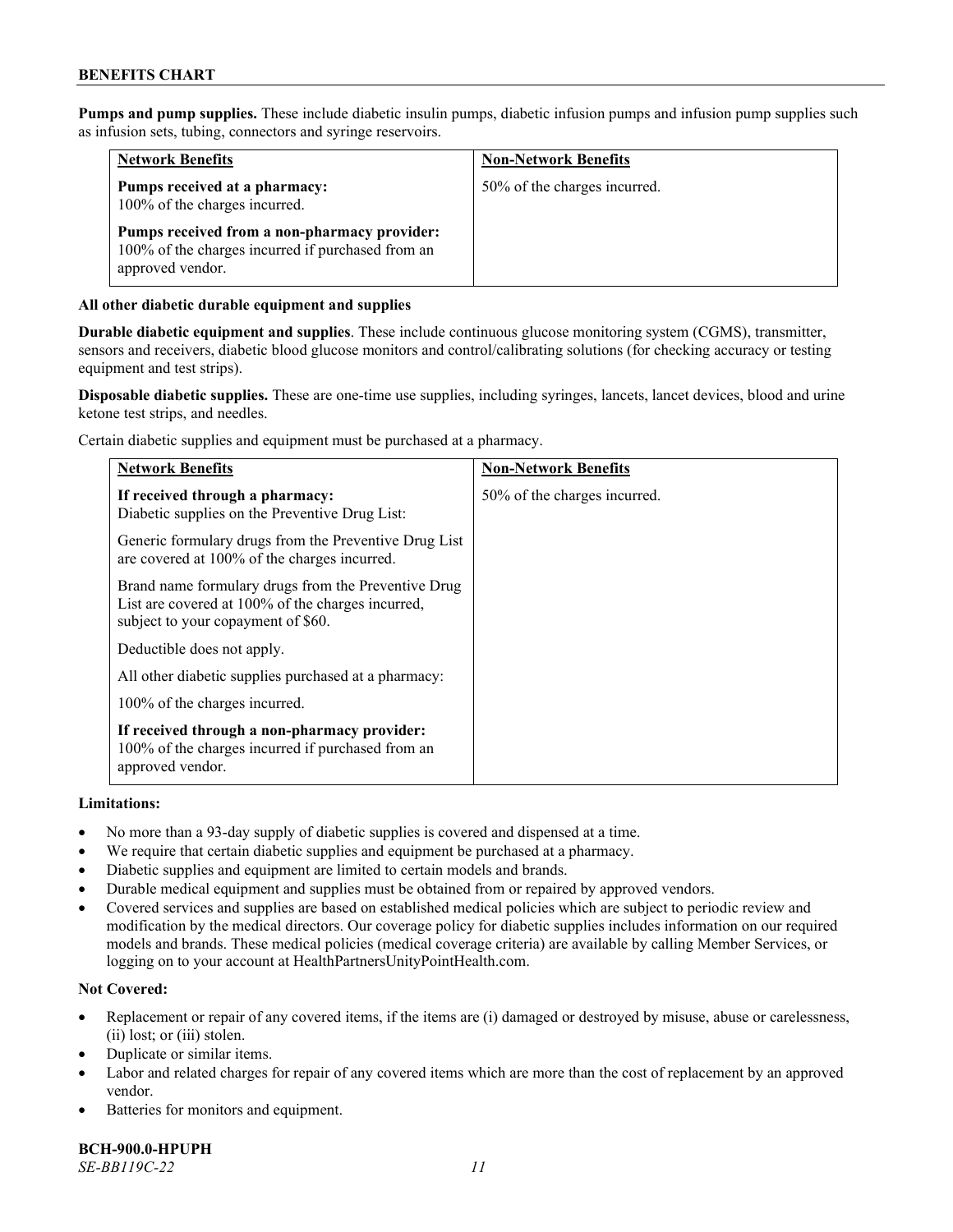- Sales tax, mailing, delivery charges, service call charges.
- See "Services Not Covered" in the Group Certificate.

# **DIAGNOSTIC IMAGING SERVICES**

# **Covered Services:**

We cover diagnostic imaging, when ordered by a provider and provided in a clinic or outpatient hospital facility.

To see the benefit level for inpatient hospital or skilled nursing facility services, see benefits under "Inpatient Hospital and Skilled Nursing Facility Services."

### **Outpatient magnetic resonance imaging (MRI) and computed tomography (CT)**

| Network Benefits                           | Non-Network Benefits         |
|--------------------------------------------|------------------------------|
| $\frac{100\%}{6}$ of the charges incurred. | 50% of the charges incurred. |

#### **All other outpatient diagnostic imaging services**

#### **Services for illness or injury**

| <b>Network Benefits</b>       | <b>Non-Network Benefits</b>  |
|-------------------------------|------------------------------|
| 100% of the charges incurred. | 50% of the charges incurred. |

#### **Preventive services (MRI/CT procedures are not considered preventive)**

Diagnostic imaging services associated with preventive services are covered at the benefit level shown in the "Preventive Services" section of this Benefits Chart.

#### **Not Covered:**

See "Services Not Covered" in the Group Certificate.

# **DURABLE MEDICAL EQUIPMENT, PROSTHETICS, ORTHOTICS AND SUPPLIES**

#### **Covered Services:**

We cover equipment and services, as described below.

We cover durable medical equipment and services, prosthetics, orthotics, and supplies, subject to the limitations below, including certain disposable supplies and enteral feedings.

We cover special dietary treatment for phenylketonuria (PKU) and oral amino acid based elemental formula if it meets our medical coverage criteria.

Diabetic equipment and supplies are covered under the "Diabetic Equipment and Supplies" section of this Benefits Chart.

#### **Special dietary treatment for Phenylketonuria (PKU) if it meets our medical coverage criteria**

| <b>Network Benefits</b>       | Non-Network Benefits           |
|-------------------------------|--------------------------------|
| 100% of the charges incurred. | 1 50% of the charges incurred. |

#### **Oral amino acid based elemental formula if it meets our medical coverage criteria**

| <b>Network Benefits</b>       | <b>Non-Network Benefits</b>  |
|-------------------------------|------------------------------|
| 100% of the charges incurred. | 50% of the charges incurred. |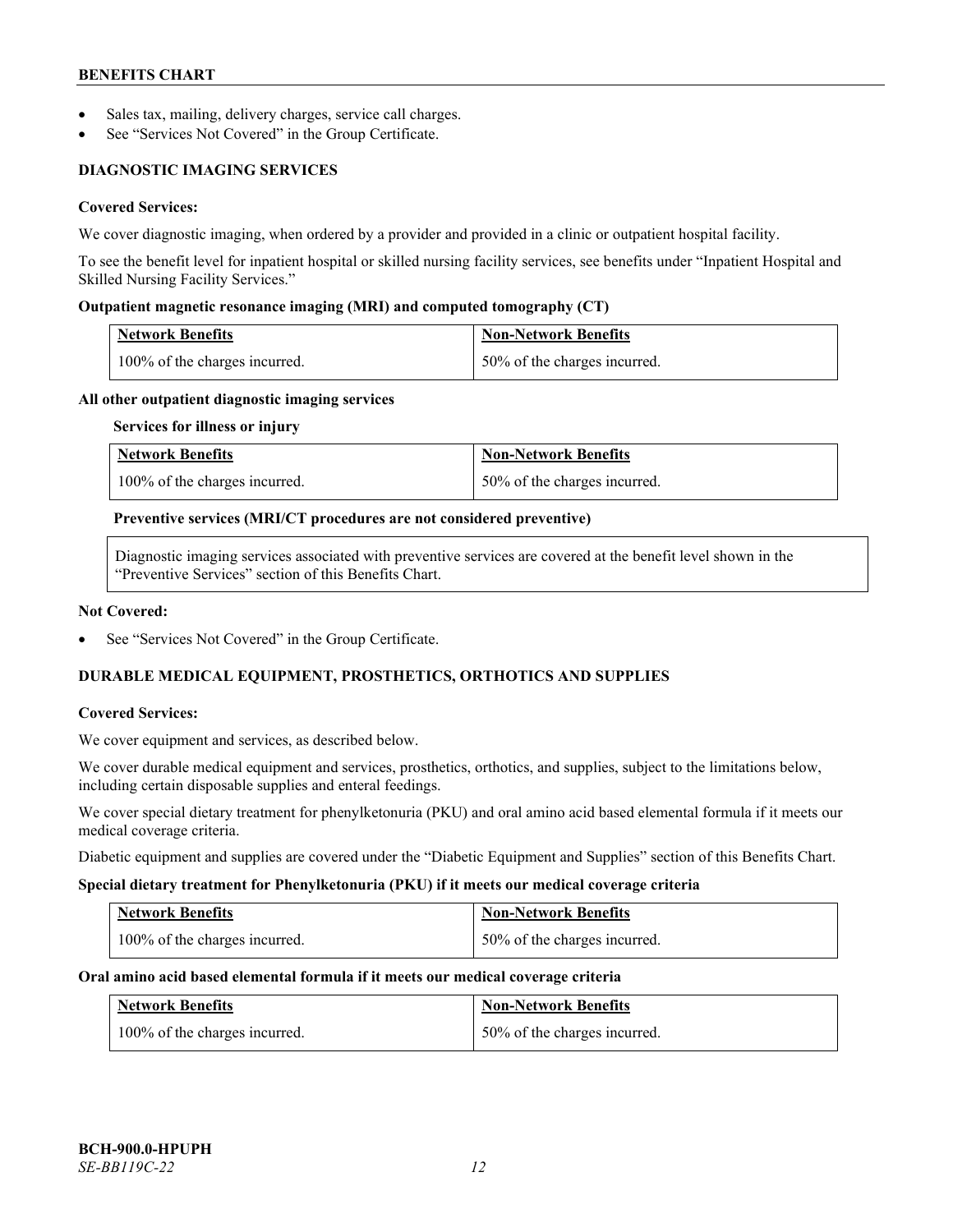### **Prosthetic limb devices to replace in whole or in part, an arm or leg**

| <b>Network Benefits</b>       | <b>Non-Network Benefits</b>  |
|-------------------------------|------------------------------|
| 100% of the charges incurred. | 50% of the charges incurred. |

# **All other durable medical equipment, prosthetics, orthotics and supplies**

| <b>Network Benefits</b>       | <b>Non-Network Benefits</b>  |
|-------------------------------|------------------------------|
| 100% of the charges incurred. | 50% of the charges incurred. |

### **Limitations:**

Coverage of durable medical equipment is limited by the following:

- Payment will not exceed the cost of an alternate piece of equipment or service that is effective and medically necessary.
- For prosthetic benefits, other than oral appliances for cleft lip and cleft palate, payment will not exceed the cost of an alternate piece of equipment or service that is effective, medically necessary and enables insureds to conduct standard activities of daily living.
- We reserve the right to determine if an item will be approved for rental vs. purchase.
- Durable medical equipment and supplies must be obtained from or repaired by approved vendors.
- Covered services and supplies are based on established medical policies which are subject to periodic review and modification by the medical or dental directors. Our coverage policy for diabetic supplies includes information on our required models and brands. These medical policies (medical coverage criteria) are available by calling Member Services, or logging on to your account at [HealthPartnersUnityPointHealth.com.](https://www.healthpartnersunitypointhealth.com/)

# **Not Covered:**

Items which are not eligible for coverage include, but are not limited to:

- Replacement or repair of any covered items, if the items are (i) damaged or destroyed by misuse, abuse or carelessness, (ii) lost; or (iii) stolen.
- Duplicate or similar items.
- Labor and related charges for repair of any covered items which are more than the cost of replacement by an approved vendor.
- Sales tax, mailing, delivery charges, service call charges.
- Items which are primarily educational in nature or for hygiene, vocation, comfort, convenience or recreation.
- Communication aids or devices: equipment to create, replace or augment communication abilities including, but not limited to, speech processors, receivers, communication boards, or computer or electronic assisted communication.
- Hearing aids (implantable and external, including osseointegrated or bone anchored) and their fitting. This exclusion does not apply to cochlear implants.
- Eyeglasses, contact lenses and their fitting, measurement and adjustment, except as specifically described in this Benefits Chart.
- Hair prostheses (wigs).
- Household equipment which primarily has customary uses other than medical, such as, but not limited to, exercise cycles, air purifiers, central or unit air conditioners, water purifiers, non-allergenic pillows, mattresses or waterbeds.
- Household fixtures including, but not limited to, escalators or elevators, ramps, swimming pools and saunas.
- Modifications to the structure of the home including, but not limited to, wiring, plumbing or charges for installation of equipment.
- Vehicle, car or van modifications including, but not limited to, hand brakes, hydraulic lifts and car carrier.
- Rental equipment while owned equipment is being repaired by non-contracted vendors, beyond one month rental of medically necessary equipment.
- Other equipment and supplies, including but not limited to assistive devices, that we determine are not eligible for coverage.
- See "Services Not Covered" in the Group Certificate.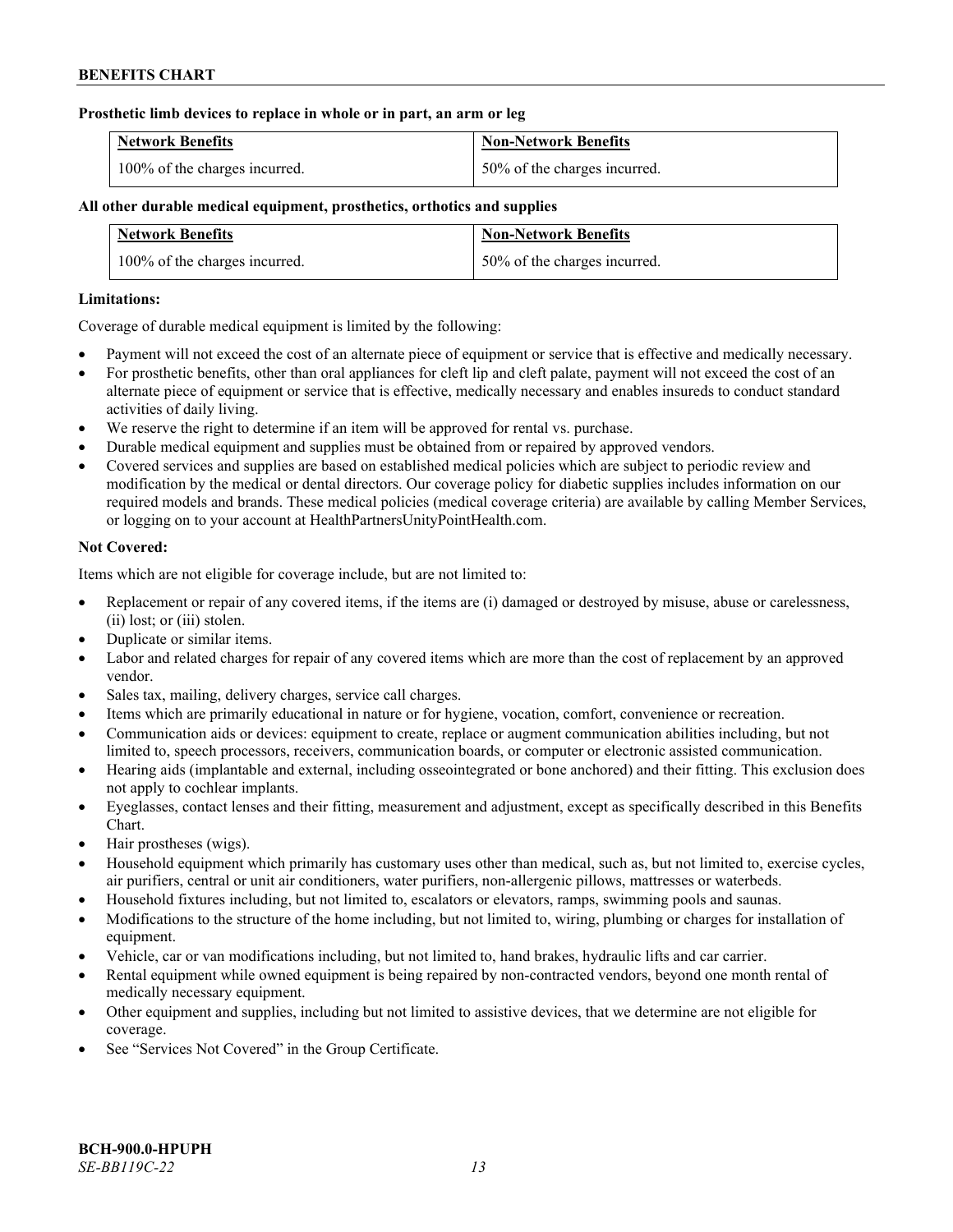### **EMERGENCY AND URGENTLY NEEDED CARE SERVICES**

### **Covered Services:**

We cover services for emergency care and urgently needed care if the services are otherwise eligible for coverage under this Benefits Chart.

**Urgently needed care.** These are services to treat an unforeseen illness or injury, which are required in order to prevent a serious deterioration in your health, and which cannot be delayed until the next available clinic or office hours.

#### **Urgently needed care at clinics**

| <b>Network Benefits</b>       | <b>Non-Network Benefits</b> |
|-------------------------------|-----------------------------|
| 100% of the charges incurred. | See Network Benefits.       |

**Emergency care.** These are services to treat: (1) the sudden, unexpected onset of illness or injury which, if left untreated or unattended until the next available clinic or office hours, would result in hospitalization, or (2) a condition requiring professional health services immediately necessary to preserve life or stabilize health, or with respect to a pregnant woman having contractions, that there is inadequate time to safely transfer the woman to another hospital for delivery or that a transfer may pose a threat to the health or safety of the woman or unborn child. Emergency care includes emergency services as defined in Division BB, Title I, Section 102 of the Consolidated Appropriations Act of 2021. Emergency care also includes an immediate response service available on a 24-hour, seven-day-a-week basis for each child, or person, having a psychiatric crisis, a mental health crisis, or a mental health emergency.

When reviewing claims for coverage of emergency services, our medical director will take into consideration a reasonable layperson's belief that the circumstances required immediate medical care that could not wait until the next working day or next available clinic appointment.

Under the No Surprises Act, Non-Network emergency care providers may not bill patients for more than their cost-sharing responsibility for the corresponding Network service

#### **Emergency care in a hospital emergency room, including professional services of a physician**

| <b>Network Benefits</b>       | <b>Non-Network Benefits</b> |
|-------------------------------|-----------------------------|
| 100% of the charges incurred. | See Network Benefits.       |

**Inpatient emergency care in a hospital, including post-stabilization services as required under the federal No Surprises Act and its implementing regulations**

| <b>Network Benefits</b>       | <b>Non-Network Benefits</b> |
|-------------------------------|-----------------------------|
| 100% of the charges incurred. | See Network Benefits.       |

### **Not Covered:**

See "Services Not Covered" in the Group Certificate.

# **GENE THERAPY**

#### **Covered Services:**

We cover gene therapy treatment that meets our current medical coverage criteria.

| <b>Network Benefits</b>                                                                                                                                                                                  | <b>Non-Network Benefits</b> |
|----------------------------------------------------------------------------------------------------------------------------------------------------------------------------------------------------------|-----------------------------|
| Coverage level is same as corresponding Network<br>Benefits, depending on type of service provided, such<br>as Office Visits for Illness or Injury, Inpatient or<br><b>Outpatient Hospital Services.</b> | No coverage.                |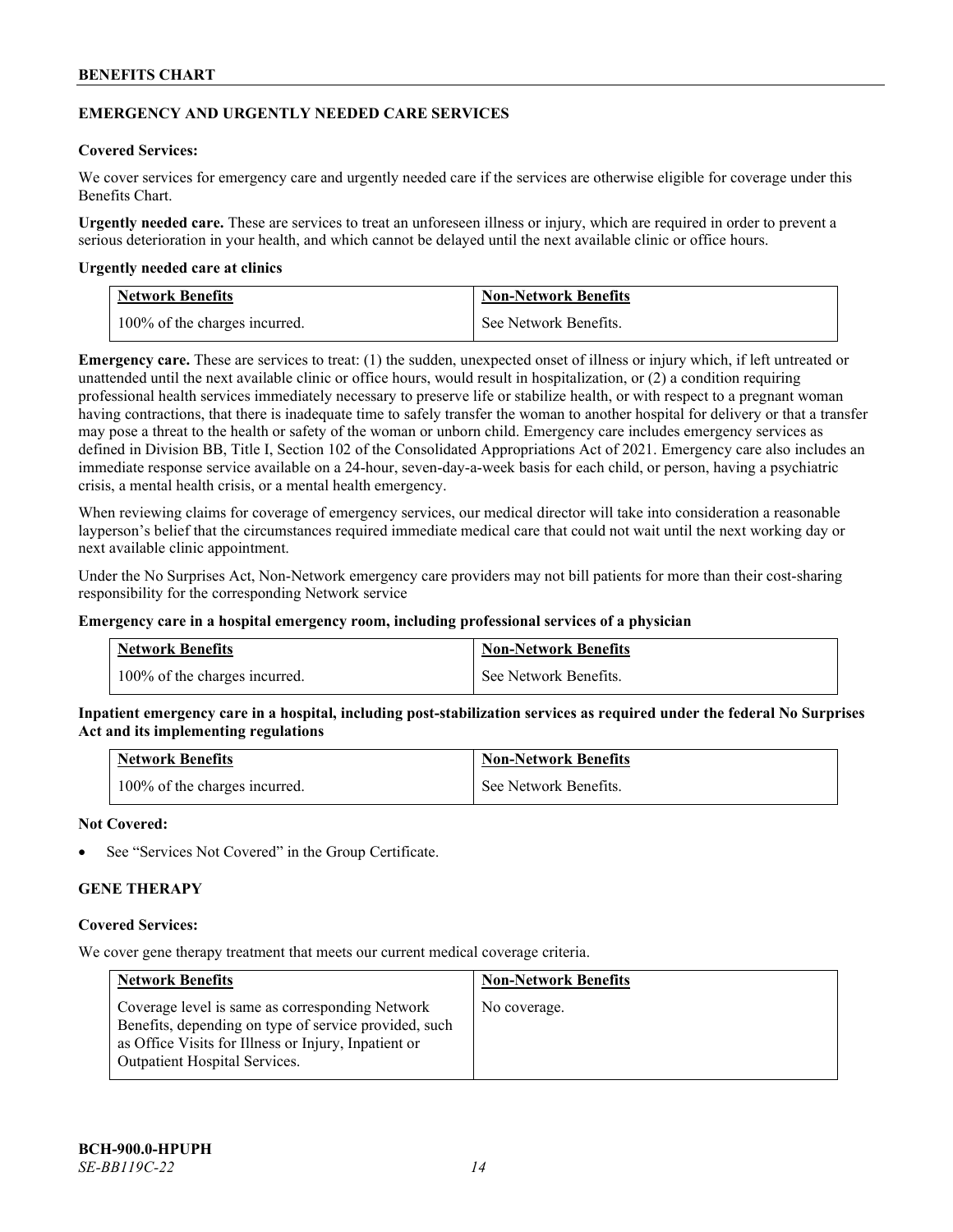# **Limitations:**

- Gene therapy must be provided by a designated provider.
- Specific types of gene therapy are limited to therapies and conditions specified in our medical coverage criteria.

# **Not Covered:**

See "Services Not Covered" in the Group Certificate.

# **HEALTH EDUCATION**

# **Covered Services:**

We cover education for preventive services and education for the management of chronic health problems (such as diabetes). Coverage includes medical nutrition therapy, that is provided by a certified, registered, or licensed health care professional working in a program consistent with the national standards of diabetes self-management education as established by the American Diabetes Association.

| <b>Network Benefits</b>                                     | <b>Non-Network Benefits</b>  |
|-------------------------------------------------------------|------------------------------|
| 100% of the charges incurred.<br>Deductible does not apply. | 50% of the charges incurred. |

# **Not Covered:**

See "Services Not Covered" in the Group Certificate.

# **HOME HEALTH SERVICES**

# **Covered Services:**

We cover the following services:

- Skilled nursing treatment in the home intended to provide a safe transition from other levels of care;
- Physical therapy, occupational therapy, speech therapy, respiratory therapy and other therapeutic services;
- Non-routine prenatal and postnatal services;
- Routine postnatal well child visits as described in the coverage criteria;
- Phototherapy services for newborns;
- Home health aide services and other eligible home health services when provided in your home if you are homebound (i.e., unable to leave home without considerable effort due to a medical condition). Lack of transportation does not constitute homebound status. For phototherapy services for newborns and high risk prenatal services, supplies and equipment are included;
- Total parenteral nutrition/intravenous ("TPN/IV") therapy, equipment, supplies and drugs in connection with IV therapy. IV line care kits are covered under Durable Medical Equipment. You do not need to be homebound to receive total parenteral nutrition/intravenous ("TPN/IV") therapy.
- Palliative care benefits. Palliative care includes symptom management, education and establishing goals of care. We waive the requirement that you be homebound for a limited number of home visits for palliative care (as shown in this Benefits Chart), if you have a life-threatening, non-curable condition which has a prognosis of survival of two years or less. Additional palliative care visits are eligible under the home health services benefit if you are homebound and meet all other requirements defined in this section.

Home health services are eligible and covered only when:

- medically necessary; and
- provided as rehabilitative care, terminal care or maternity care; and
- ordered by a physician, and included in the written home care plan.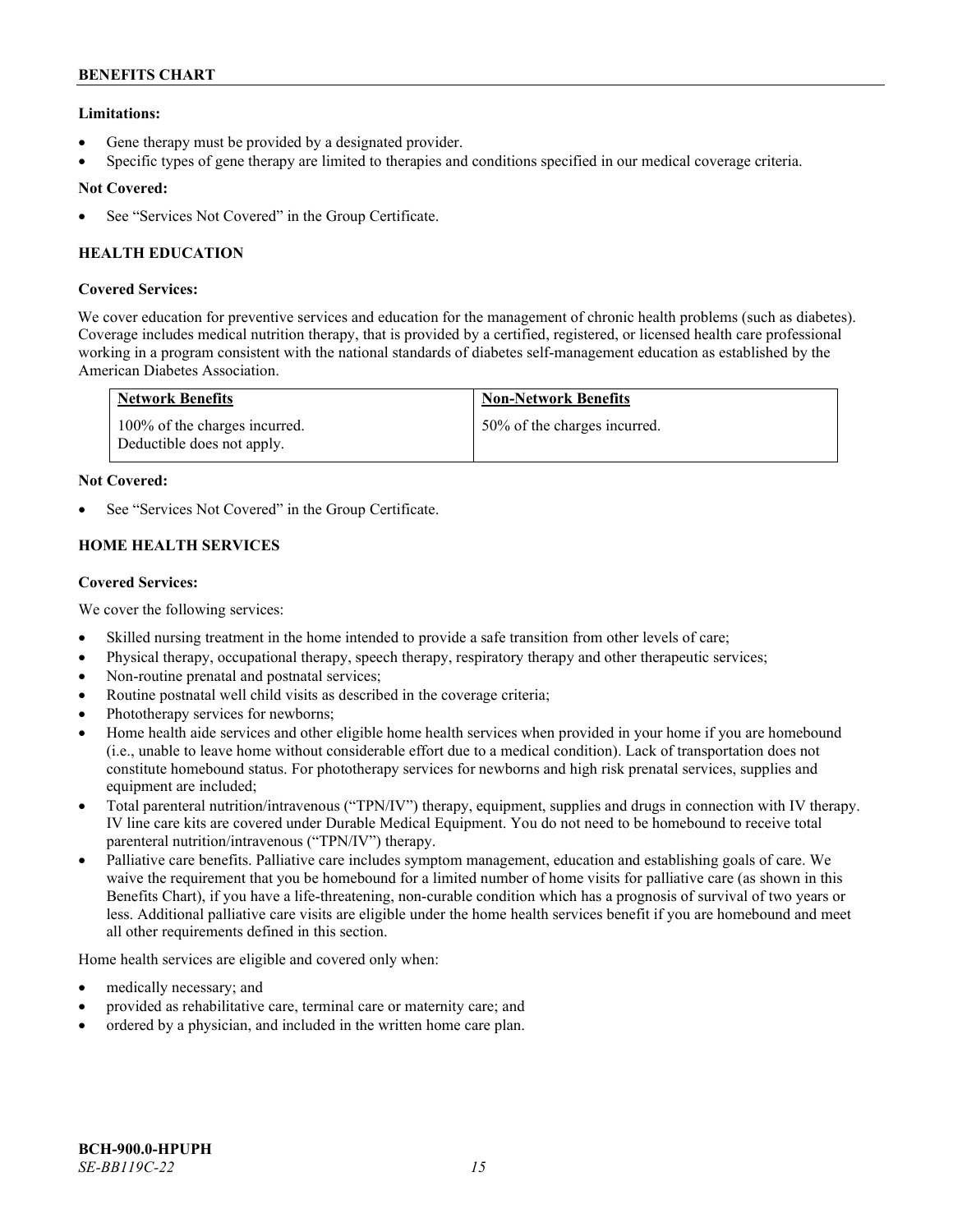**Physical therapy, occupational therapy, speech therapy, respiratory therapy, home health aide services and palliative care**

| <b>Network Benefits</b>       | <b>Non-Network Benefits</b>      |
|-------------------------------|----------------------------------|
| 100% of the charges incurred. | $150\%$ of the charges incurred. |

#### **TPN/IV therapy, skilled nursing services, non-routine prenatal/postnatal services and phototherapy**

| Network Benefits              | <b>Non-Network Benefits</b>  |
|-------------------------------|------------------------------|
| 100% of the charges incurred. | 50% of the charges incurred. |

#### **Routine postnatal well child visit**

| <b>Network Benefits</b>                                     | <b>Non-Network Benefits</b>  |
|-------------------------------------------------------------|------------------------------|
| 100% of the charges incurred.<br>Deductible does not apply. | 50% of the charges incurred. |

#### **Limitations:**

- Home health services are not provided as a substitute for a primary caregiver in the home or as relief (respite) for a primary caregiver in the home. We will not reimburse family members or residents in your home for the above services.
- A service shall not be considered a skilled nursing service merely because it is performed by, or under the direct supervision of, a licensed nurse. Where a service (such as tracheotomy suctioning or ventilator monitoring) or like services, can be safely and effectively performed by a non-medical person (or self-administered), without the direct supervision of a licensed nurse, the service shall not be regarded as a skilled nursing service, whether or not a skilled nurse actually provides the service. The unavailability of a competent person to provide a non-skilled service shall not make it a skilled service when a skilled nurse provides it. Only the skilled nursing component of so-called "blended" services (i.e. services which include skilled and non-skilled components) are covered under this Benefits Chart.

#### **Not Covered:**

- Financial or legal counseling services.
- Housekeeping or meal services in your home.
- Services provided by a family member or enrollee, or a resident in the enrollee's home.
- Vocational rehabilitation and recreational or educational therapy. Recreation therapy is therapy provided solely for the purpose of recreation, including but not limited to: (a) requests for physical therapy or occupational therapy to improve athletic ability, and (b) braces or guards to prevent sports injuries.
- See "Services Not Covered" in the Group Certificate.

# **HOSPICE SERVICES**

#### **Applicable definitions:**

**Part-time.** This is up to two hours of service per day, more than two hours is considered continuous care.

**Continuous care.** This is from two to twelve hours of service per day provided by a registered nurse, licensed practical nurse, or home health aide, during a period of crisis in order to maintain a terminally ill patient at home.

**Appropriate facility.** This is a nursing home, hospice residence, or other inpatient facility.

**Custodial care related to hospice services.** This means providing assistance in the activities of daily living and the care needed by a terminally ill patient which can be provided by primary caregiver (i.e., family member or friend) who is responsible for the patient's home care.

#### **Covered Services:**

**Hospice program.** We cover the services described below if you are terminally ill and accepted as a hospice program participant. You must meet the eligibility requirements of the program, and elect to receive services through the hospice program. If you elect to receive hospice services, you do so in lieu of curative treatment for your terminal illness for the period you are enrolled in the hospice program.

**BCH-900.0-HPUPH** *SE-BB119C-22 16*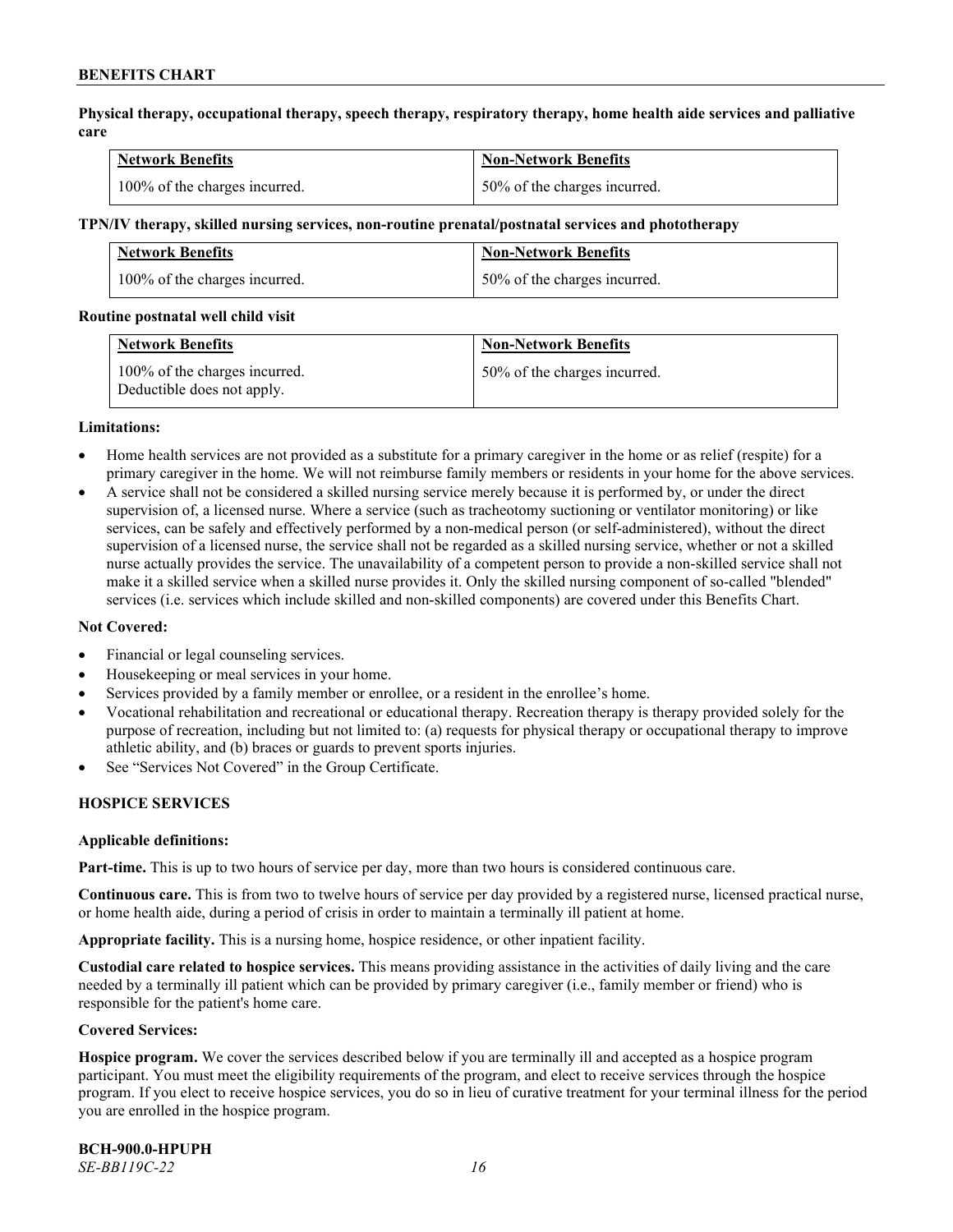**Eligibility:** In order to be eligible to be enrolled in the hospice program, you must: (1) be a terminally ill patient (prognosis of six months or less); (2) have chosen a palliative treatment focus (i.e., emphasizing comfort and supportive services rather than treatment attempting to cure the disease or condition); and (3) continue to meet the terminally ill prognosis as reviewed by our medical director or his or her designee over the course of care. You may withdraw from the hospice program at any time.

**Eligible services:** Hospice services include the following services provided in accordance with an approved hospice treatment plan.

- Inpatient services: We cover inpatient services in a hospice facility.
- Home health services:
	- o Part-time care provided in your home by an interdisciplinary hospice team (which may include a physician, nurse, social worker, and spiritual counselor) and medically necessary home health services are covered.
	- o One or more periods of continuous care in your home or in a setting which provides day care for pain or symptom management, when medically necessary, will be covered.
- Other services:
	- Respite care is covered for care in your home or in an appropriate facility, to give your primary caregivers (i.e., family members or friends) rest and/or relief when necessary in order to maintain a terminally ill patient at home.
	- o Medically necessary medications for pain and symptom management.
	- o Semi-electric hospital beds and other durable medical equipment are covered.
	- o Emergency and non-emergency care is covered.

| <b>Network Benefits</b>       | <b>Non-Network Benefits</b>  |
|-------------------------------|------------------------------|
| 100% of the charges incurred. | 50% of the charges incurred. |

Respite care is limited to five episodes, up to five days per episode. Inpatient hospice services are limited to 15 days per lifetime.

# **Not Covered:**

- Financial or legal counseling services.
- Housekeeping or meal services in your home.
- Custodial or maintenance care related to hospice services, whether provided in the home or in a nursing home.
- Any service not specifically described as covered services under this hospice services benefits.
- Any services provided by members of your family or residents in your home.
- See "Services Not Covered" in the Group Certificate.

# **HOSPITAL AND SKILLED NURSING FACILITY SERVICES**

#### **Covered Services:**

We cover services as described below.

#### **Medical or surgical hospital services**

**Inpatient hospital services:** We cover the following medical or surgical services, for the treatment of acute illness or injury, which require the level of care only provided in an acute care facility. These services must be authorized by a physician.

Inpatient hospital services include: room and board; the use of operating or maternity delivery rooms; intensive care facilities; newborn nursery facilities; general nursing care, anesthesia, laboratory and diagnostic imaging services, reconstructive surgery, radiation therapy, physical therapy, prescription drugs or other medications administered during treatment, blood and blood products (unless replaced), and blood derivatives, and other diagnostic or treatment related hospital services; physician and other professional medical and surgical services provided while in the hospital, including gender confirmation surgery that meets medical coverage criteria.

Services for items for personal convenience, such as television rental, are not covered.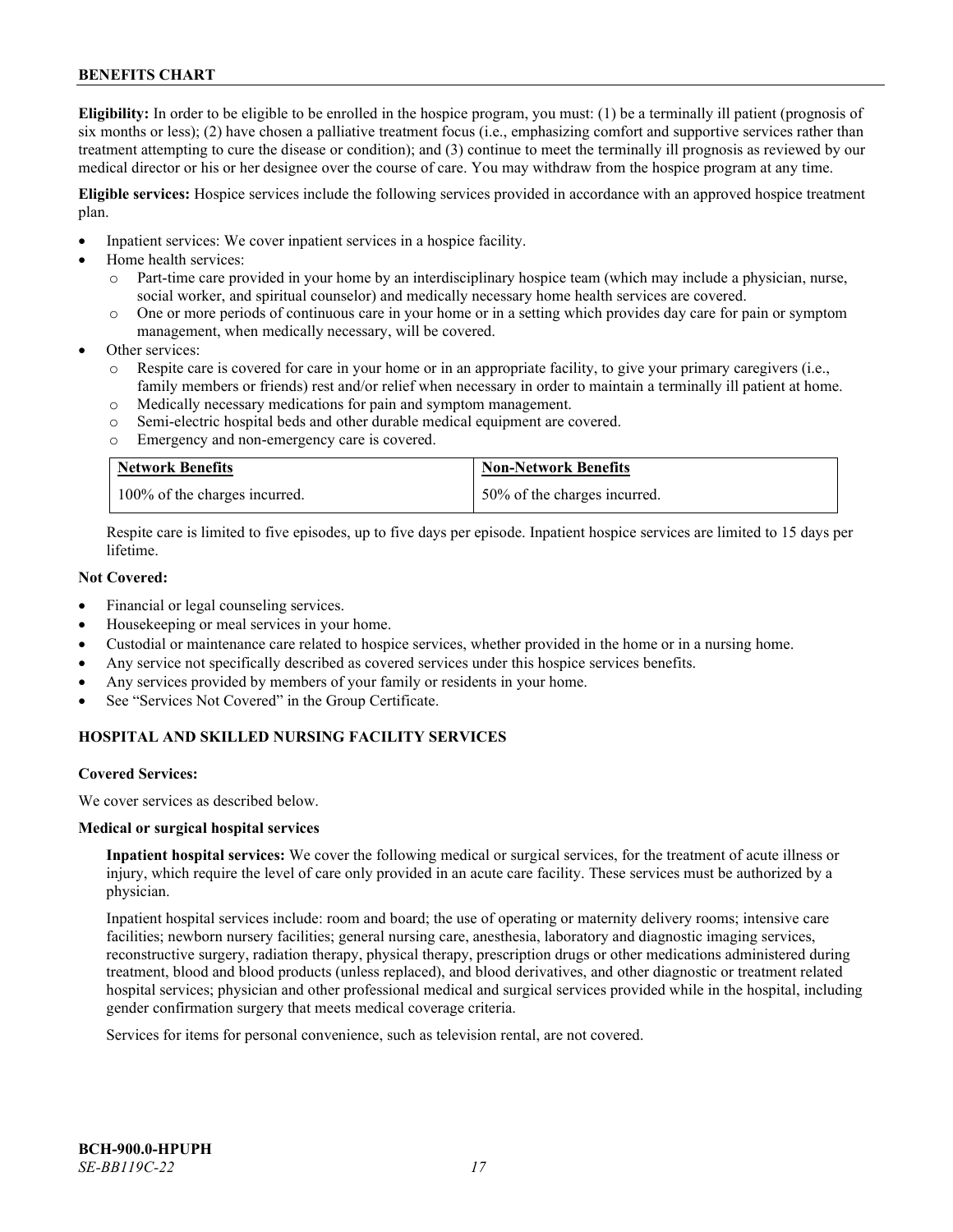Group health plans and health insurance issuers generally may not, under Federal law, restrict benefits for any hospital length of stay in connection with childbirth for the mother of newborn child to less than 48 hours following a vaginal delivery, or less than 96 hours following a caesarean section, excluding day of delivery. However, Federal law generally does not prohibit the mother's or newborn's attending provider, after consulting with the mother, from discharging the mother or her newborn earlier than 48 hours (or 96 hours as applicable). In any case plans and issuers may not, under Federal law, require that a provider obtain authorization from the plan or the insurance issuer for prescribing a length of stay not in excess of 48 hours (or 96 hours). A post-discharge follow-up visit is covered under the "Home Health Services" section under "Routine postnatal well child visit".

| <b>Network Benefits</b>       | <b>Non-Network Benefits</b>  |
|-------------------------------|------------------------------|
| 100% of the charges incurred. | 50% of the charges incurred. |

Each insured's admission or confinement, including that of a newborn child, is separate and distinct from the admission or confinement of any other insured.

**Outpatient hospital, ambulatory care or surgical facility services:** We cover the following medical and surgical services, for diagnosis or treatment of illness or injury on an outpatient basis. These services must be authorized by a physician.

Outpatient services include: use of operating rooms, maternity delivery rooms or other outpatient departments, rooms or facilities; and the following outpatient services: general nursing care, anesthesia, laboratory and diagnostic imaging services, reconstructive surgery, dialysis, radiation therapy, physical therapy, drugs administered during treatment, blood and blood products (unless replaced), and blood derivatives, and other diagnostic or treatment related outpatient services; physician and other professional medical and surgical services provided while an outpatient, including gender confirmation surgery that meets medical coverage criteria.

To see the benefit level for diagnostic imaging services, laboratory services and physical therapy, see the benefits under diagnostic imaging services, laboratory services and physical therapy.

| <b>Network Benefits</b>       | <b>Non-Network Benefits</b>  |
|-------------------------------|------------------------------|
| 100% of the charges incurred. | 50% of the charges incurred. |

**Skilled nursing facility care:** We cover room and board, daily skilled nursing and related ancillary services for post-acute treatment and rehabilitative care of illness or injury that meets medical coverage criteria. We also cover the costs of skilled nursing care in a hospital if the level of care needed by the insured has been reclassified from acute care to skilled nursing care and no designated skilled nursing care beds or swing beds are available in the hospital or in another hospital or health care facility within a thirty-mile radius of the hospital.

| <b>Network Benefits</b>       | <b>Non-Network Benefits</b>  |
|-------------------------------|------------------------------|
| 100% of the charges incurred. | 50% of the charges incurred. |

#### **Not Covered:**

- Services for items for personal convenience, such as television rental, are not covered.
- See "Services Not Covered" in the Group Certificate.

# **INFERTILITY DIAGNOSIS**

#### **Covered Services:**

We cover the diagnosis of infertility. These services include diagnostic procedures and tests provided in connection with an infertility evaluation, office visits and consultations to diagnose infertility.

| <b>Network Benefits</b>       | <b>Non-Network Benefits</b>  |
|-------------------------------|------------------------------|
| 100% of the charges incurred. | 50% of the charges incurred. |

Coverage is limited to office visits and consultations to diagnose infertility. Treatment is not covered.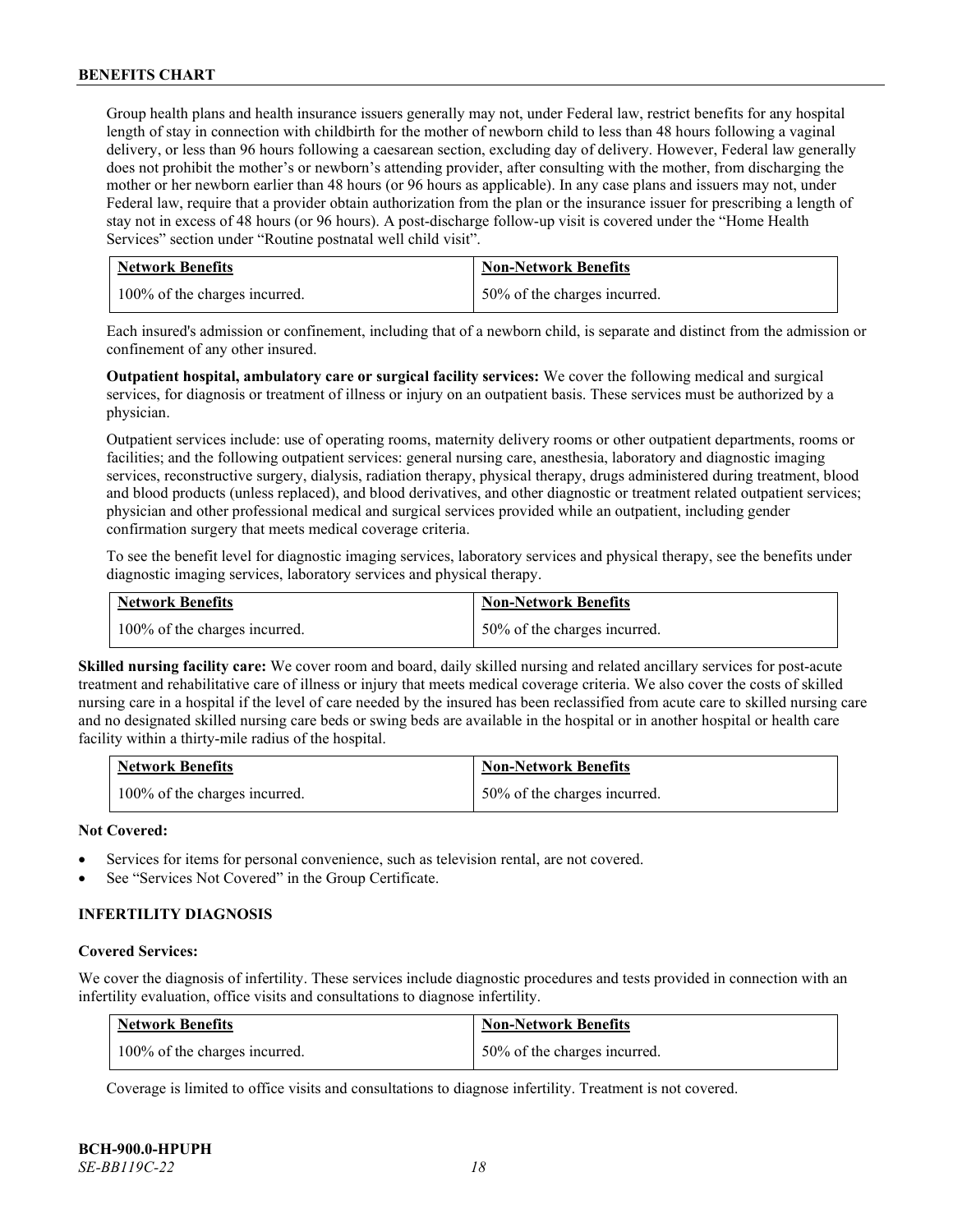# **Not Covered:**

- Infertility/fertility treatment, including but not limited to, office visits, laboratory services, diagnostic imaging services and fertility drugs; reversal of sterilization; and sperm, ova or embryo acquisition, retrieval or storage; however, we cover office visits and consultations to diagnose infertility.
- Services related to the establishment of surrogate pregnancy and fees for a surrogate. However, pregnancy and maternity services are covered for an insured under this Benefits Chart, including a surrogate pregnancy.
- See "Services Not Covered" in the Group Certificate.

# **LABORATORY SERVICES**

### **Covered Services:**

We cover laboratory tests when ordered by a provider and provided in a clinic or outpatient hospital facility (to see the benefit level for inpatient hospital or skilled nursing facility services, see benefits under Inpatient Hospital and Skilled Nursing Facility Services).

#### **Prostate-specific antigen (PSA) testing**

| Network Benefits              | Non-Network Benefits          |
|-------------------------------|-------------------------------|
| 100% of the charges incurred. | 150% of the charges incurred. |

#### **All other laboratory services**

#### **Services for illness or Injury**

| <b>Network Benefits</b>       | <b>Non-Network Benefits</b>  |
|-------------------------------|------------------------------|
| 100% of the charges incurred. | 50% of the charges incurred. |

#### **Preventive services**

Laboratory services associated with preventive services are covered at the benefit level shown in the "Preventive Services" section of this Benefits Chart.

# **Not Covered:**

See "Services Not Covered" in the Group Certificate.

# **MASTECTOMY RECONSTRUCTION BENEFIT**

#### **Covered Services:**

We cover reconstruction of the breast on which the mastectomy has been performed; surgery and reconstruction of the other breast to produce symmetrical appearance, and prostheses and physical complications of all stages of mastectomy, including lymphedemas.

| <b>Network Benefits</b>                              | <b>Non-Network Benefits</b>                           |
|------------------------------------------------------|-------------------------------------------------------|
| Coverage level is same as corresponding Network      | Coverage level is same as corresponding Non-Network   |
| Benefits, depending on type of service provided such | Benefits, depending on type of service provided, such |
| as Office Visits for Illness or Injury, Inpatient or | as Office Visits for Illness or Injury, Inpatient or  |
| Outpatient Hospital Services.                        | Outpatient Hospital Services.                         |

#### **Not Covered:**

See "Services Not Covered" in the Group Certificate.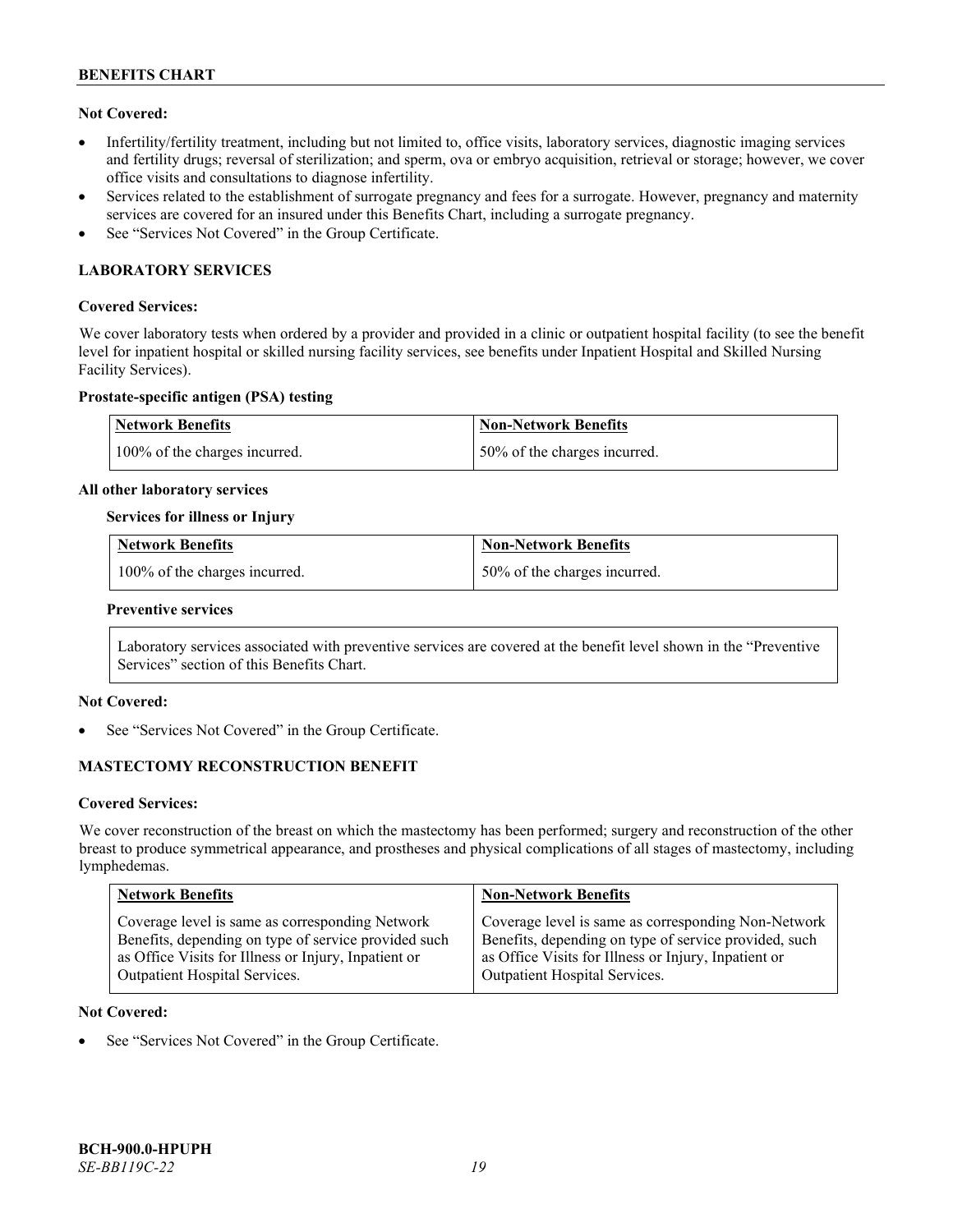# **MEDICATION THERAPY DISEASE MANAGEMENT PROGRAM**

# **Covered Services:**

If you meet our criteria for coverage, you may qualify for our medication therapy disease management program.

The program covers consultations with a designated pharmacist.

Covered services are based on established medical policies, which are subject to periodic review and modification by the medical directors. These medical policies (medical coverage criteria) are available by logging on to your account at [HealthPartnersUnityPointHealth.com](https://www.healthpartnersunitypointhealth.com/) or by calling Member Services.

| <b>Network Benefits</b>                                     | <b>Non-Network Benefits</b> |
|-------------------------------------------------------------|-----------------------------|
| 100% of the charges incurred.<br>Deductible does not apply. | No coverage.                |

### **Not Covered:**

See "Services Not Covered" in the Group Certificate.

# **OFFICE VISITS FOR ILLNESS OR INJURY**

#### **Covered Services:**

We cover the following when medically necessary: professional medical and surgical services and related supplies, including biofeedback, of physicians and other health care providers; obstetric/gynecological (OB/GYN) services, blood and blood products (unless replaced) and blood derivatives.

We cover diagnosis and treatment of illness or injury to the eyes. Where contact or eyeglass lenses are prescribed as medically necessary for the post-operative treatment of cataracts or for the treatment of aphakia, acute or chronic corneal pathology, or keratoconus, we cover the initial evaluation, lenses and fitting. Insureds must pay for lens replacement beyond the initial pair.

We cover allergy testing based on established medical policies.

Services received via video, e-visits or telephone are covered under the "Telehealth/Telemedicine Services" section of this Benefits Chart.

# **Office visits**

| <b>Network Benefits</b>       | <b>Non-Network Benefits</b>  |
|-------------------------------|------------------------------|
| 100% of the charges incurred. | 50% of the charges incurred. |

#### **Convenience clinics**

| <b>Network Benefits</b>       | <b>Non-Network Benefits</b>  |
|-------------------------------|------------------------------|
| 100% of the charges incurred. | 50% of the charges incurred. |

#### **Injections administered in a physician's office, other than immunizations**

#### **Allergy injections**

| <b>Network Benefits</b>       | <b>Non-Network Benefits</b>  |
|-------------------------------|------------------------------|
| 100% of the charges incurred. | 50% of the charges incurred. |

#### **All other injections**

| <b>Network Benefits</b>       | <b>Non-Network Benefits</b>  |
|-------------------------------|------------------------------|
| 100% of the charges incurred. | 50% of the charges incurred. |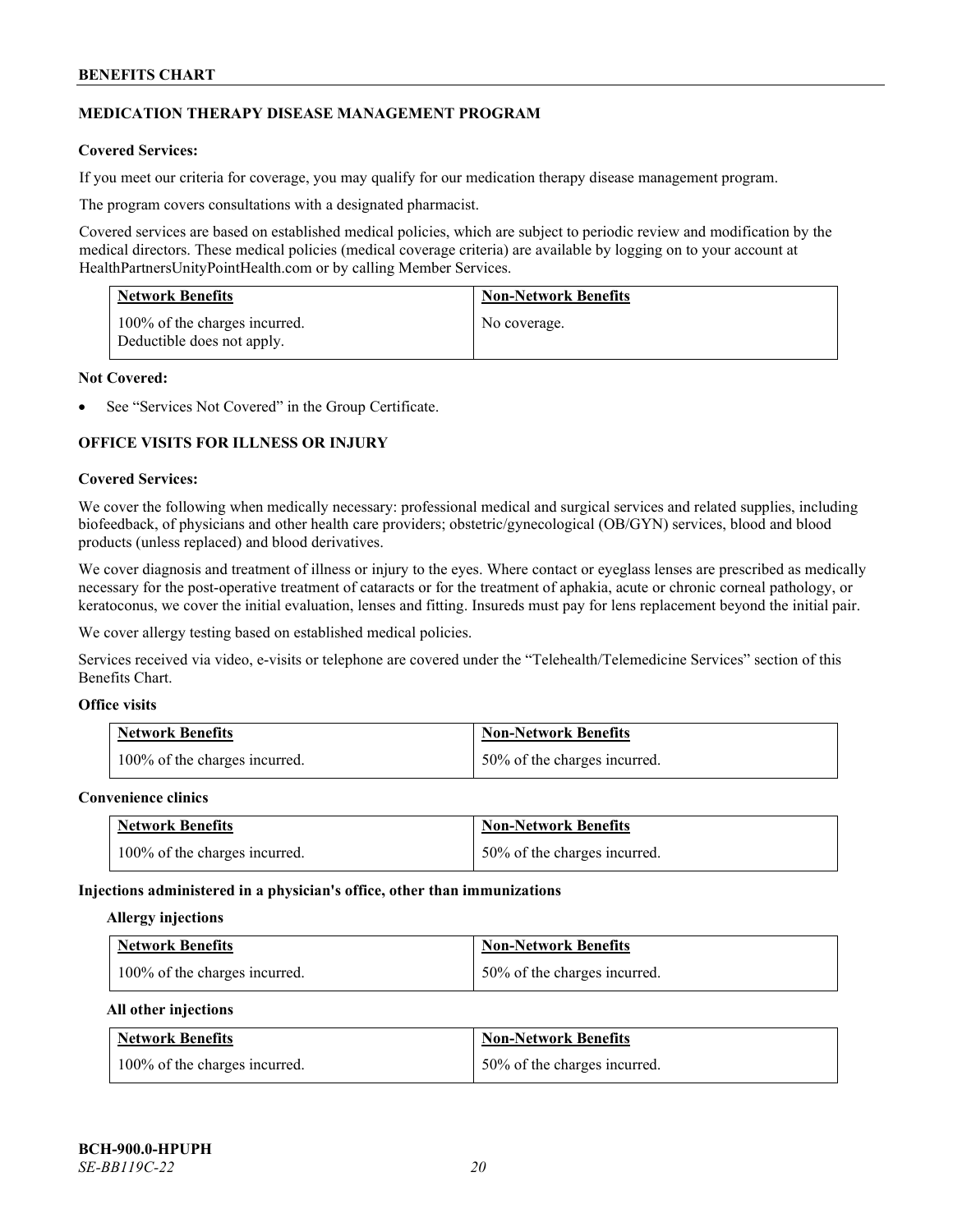# **Not Covered:**

- Court ordered treatment.
- See "Services Not Covered" in the Group Certificate.

# **PEDIATRIC EYEWEAR**

# **Covered Services:**

We cover pediatric eyewear for children.

Routine eye exams are covered under the "Preventive Services" section of this Benefits Chart.

| <b>Network Benefits</b>       | <b>Non-Network Benefits</b> |
|-------------------------------|-----------------------------|
| 100% of the charges incurred. | No coverage.                |

# **Limitations:**

- Coverage under this provision will continue until the end of the month in which the child turns age 19.
- Limited to one of the following per calendar year:
	- o one pair of eyeglasses, including one set of prescription lenses, frames from our designated eyewear collection, and anti-scratch coating; or
	- o one pair of non-disposable contact lenses; or
	- a one-year supply of disposable contact lenses.
- Contact lens fittings are limited to two per calendar year.

# **Not Covered:**

- Frames that are not included in our designated eyewear collection. However, one pair of lenses will be covered if an insured chooses frames outside our designated eyewear collection.
- More than one pair of lenses or frames or non-disposable contacts per calendar year, regardless of the reason. This includes replacement of eyeglasses or contact lenses due to loss, breakage, theft, or change in prescription.
- Safety glasses or goggles for sports or vocational reasons.
- Upgrades including, but not limited to, UV protection and no-line multifocal lenses.
- See "Services Not Covered" in the Group Certificate.

# **PHYSICAL THERAPY, OCCUPATIONAL THERAPY AND SPEECH THERAPY**

# **Covered Services:**

We cover the following physical therapy, occupational therapy and speech therapy services:

- Medically necessary rehabilitative care to correct the effects of illness or injury.
- Habilitative care rendered for congenital, developmental or medical conditions which have significantly limited the successful initiation of normal speech and normal motor development.

Massage therapy which is performed in conjunction with other treatment/modalities by a physical or occupational therapist, is part of a prescribed treatment plan and is not billed separately is covered.

We cover services provided in a clinic. We also cover physical therapy provided in an outpatient hospital facility. To see the benefit level for inpatient hospital or skilled nursing facility services, see benefits under the "Inpatient Hospital and Skilled Nursing Facility Services" section in this Benefits Chart.

# **Rehabilitative care**

| <b>Network Benefits</b>       | <b>Non-Network Benefits</b>  |
|-------------------------------|------------------------------|
| 100% of the charges incurred. | 50% of the charges incurred. |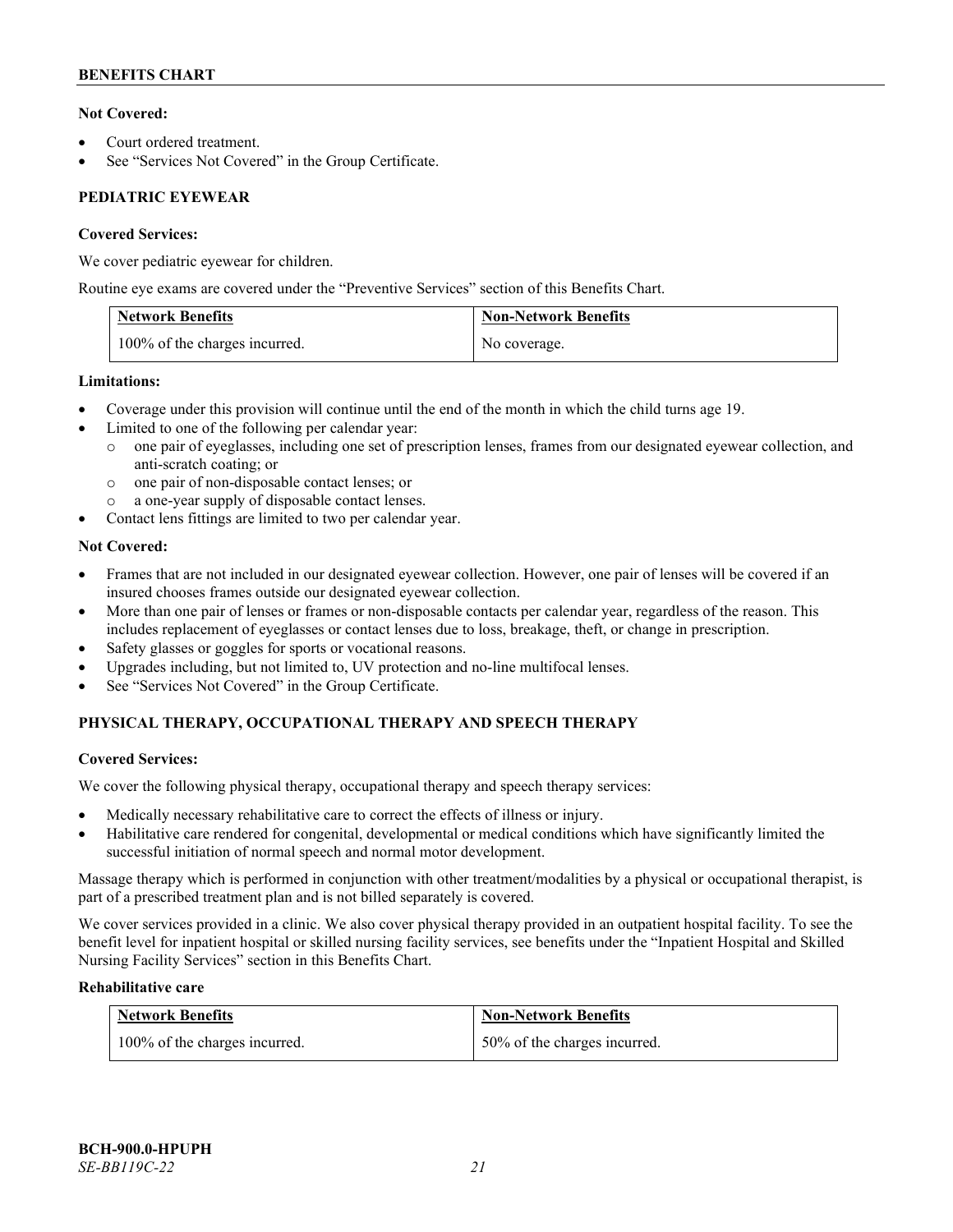#### **Habilitative care**

| <b>Network Benefits</b>       | <b>Non-Network Benefits</b>  |
|-------------------------------|------------------------------|
| 100% of the charges incurred. | 50% of the charges incurred. |

### **Not Covered:**

- Massage therapy for the purpose of comfort or convenience of the insured.
- See "Services Not Covered" in the Group Certificate.

### **PRE-DIABETES DISEASE MANAGEMENT PROGRAM**

#### **Covered Services:**

If you meet our criteria for coverage, you may qualify for the Pre-diabetes Disease Management program through Omada Health. The program covers group health coaching which focuses on weight loss, exercise, behavior modification and health education at select locations determined by the plan.

| Network Benefits                                            | <b>Non-Network Benefits</b> |
|-------------------------------------------------------------|-----------------------------|
| 100% of the charges incurred.<br>Deductible does not apply. | Not applicable.             |

#### **Not Covered:**

See "Services Not Covered" in the Group Certificate.

# **PRESCRIPTION DRUG SERVICES**

#### **Covered Services:**

We cover prescription drugs and medications, which can be self-administered or are administered in a physician's office. We cover off-label use of formulary drugs to treat cancer if the drug is recognized for the treatment of cancer in an authoritative compendia used by the Medicare program and when an appropriate level of evidence or medical necessity is met.

#### **For Network Benefits, drugs and medications must be obtained at a Network Pharmacy.**

**If a copayment is required, you must pay one copayment for each 31-day supply, or portion thereof, unless otherwise indicated below.**

# **Outpatient drugs (except as specified below)**

# **Drugs on the Preventive Drug List**

| <b>Network Benefits</b>                                                                                                                        | <b>Non-Network Benefits</b>  |
|------------------------------------------------------------------------------------------------------------------------------------------------|------------------------------|
| Generic formulary drugs from the Preventive Drug List<br>are covered at 100% of the charges incurred.                                          | 50% of the charges incurred. |
| Brand name formulary drugs from the Preventive Drug<br>List are covered at 100% of the charges incurred,<br>subject to your copayment of \$60. |                              |
| In no event will your cost for a formulary insulin drug<br>exceed \$25.                                                                        |                              |
| Deductible does not apply.                                                                                                                     |                              |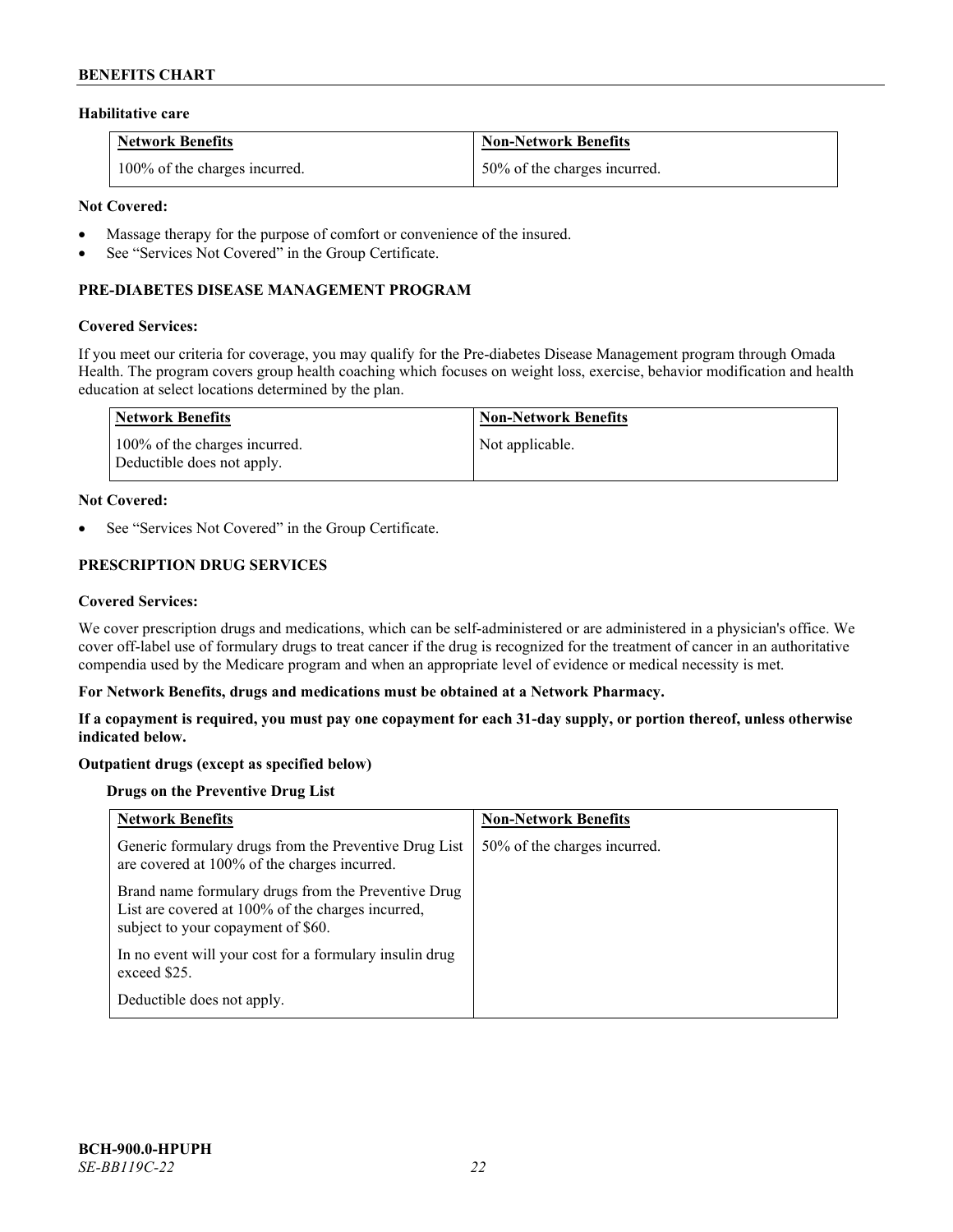# **All other drugs**

| <b>Network Benefits</b>                                                   | <b>Non-Network Benefits</b>  |
|---------------------------------------------------------------------------|------------------------------|
| All other formulary drugs are covered at 100% of the<br>charges incurred. | 50% of the charges incurred. |
| Non-formulary drugs are covered at 80% of the<br>charges incurred.        |                              |
| Deductible applies.                                                       |                              |

# **Mail order drugs**

| <b>Network Benefits</b>                                                                                                                                                                                                                               | <b>Non-Network Benefits</b>                                                                                                |
|-------------------------------------------------------------------------------------------------------------------------------------------------------------------------------------------------------------------------------------------------------|----------------------------------------------------------------------------------------------------------------------------|
| For your convenience, you may also get up to a 93-day<br>supply of outpatient prescription drugs that can be self-<br>administered through the designated mail order service.<br>Specialty drugs are not available through the mail order<br>service. | Mail order drugs are only available through the<br>designated mail order service.<br>See Network mail order drugs benefit. |

# **Specialty drugs that are self-administered**

| <b>Network Benefits</b>                                                                                                                    | <b>Non-Network Benefits</b> |
|--------------------------------------------------------------------------------------------------------------------------------------------|-----------------------------|
| 100% of the charges incurred.                                                                                                              | No coverage.                |
| For Network Benefits, specialty drugs are limited to<br>drugs on the specialty drug list and must be obtained<br>from a designated vendor. |                             |

# **Drugs for treatment of growth deficiency**

| <b>Network Benefits</b>                                                                                                                            | <b>Non-Network Benefits</b>  |
|----------------------------------------------------------------------------------------------------------------------------------------------------|------------------------------|
| 100% of the charges incurred.                                                                                                                      | 50% of the charges incurred. |
| For Network Benefits, growth deficiency drugs are<br>limited to drugs on the specialty drug list and must be<br>obtained from a designated vendor. |                              |

**Tobacco cessation drugs are covered for all FDA-approved tobacco cessation drugs (including over-the-counter drugs) for a minimum of 90 days.** Must be prescribed by a physician or legally authorized health care provider and purchased at a pharmacy.

| <b>Network Benefits</b>                                     | <b>Non-Network Benefits</b>  |
|-------------------------------------------------------------|------------------------------|
| 100% of the charges incurred.<br>Deductible does not apply. | 50% of the charges incurred. |

# **Contraceptive drugs**

| <b>Network Benefits</b>                                                                                                                                         | <b>Non-Network Benefits</b>  |
|-----------------------------------------------------------------------------------------------------------------------------------------------------------------|------------------------------|
| 100% of the charges incurred for formulary drugs.<br>Deductible does not apply.                                                                                 | 50% of the charges incurred. |
| If a physician requests that a non-formulary<br>contraceptive drug be dispensed as written, the drug<br>will be covered at 100%, not subject to the deductible. |                              |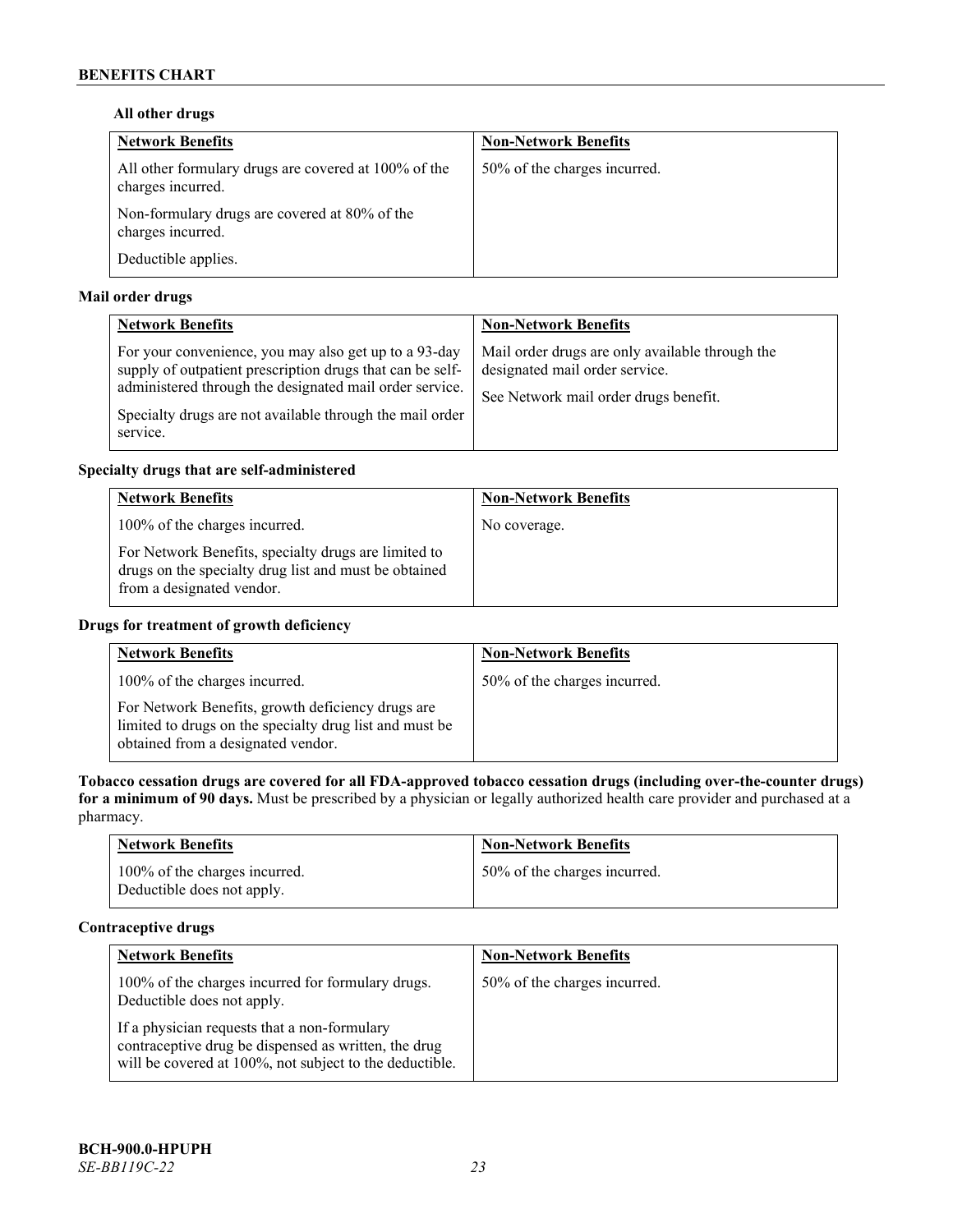**ACA preventive medications.** We cover preventive medications currently recommended by USPSTF with an A or B rating if they are prescribed by your medical provider and they are listed on our Commercial ACA Preventive Drug List. Preventive medications are subject to periodic review and modification. Changes would be effective in accordance with the federal rules and reflected in our current medical coverage criteria for preventive care services.

| <b>Network Benefits</b>                                     | <b>Non-Network Benefits</b>  |
|-------------------------------------------------------------|------------------------------|
| 100% of the charges incurred.<br>Deductible does not apply. | 50% of the charges incurred. |

#### **Limitations:**

- Certain drugs may require prior authorization as indicated on the formulary. We may require prior authorization for the drug and also the site where the drug will be provided. Certain drugs are subject to our utilization review process and quantity limits as indicated on our formulary.
- Certain non-formulary drugs require prior authorization. In addition, certain drugs may be subject to any quantity limits applied as part of our trial program. The trial drug program applies to new prescriptions for certain drugs which have high toxicity, low tolerance, high costs and/or high potential for waste. Trial drugs are indicated on the formulary and/or the specialty drug list. Your first fill of a trial drug may be limited to less than a month supply. If the drug is well tolerated and effective, you will receive the remainder of your first month supply.
- If an insured requests a brand name drug when there is a generic equivalent, the brand name drug will be covered up to the charge that would apply to the generic drug, minus any required copayment. If a physician requests that a brand name drug be dispensed as written, the drug will be paid at the non-formulary benefit.
- We may require insureds to try over-the-counter (OTC) drug alternatives before approving more costly formulary prescription drugs.
- Unless otherwise specified in the "Prescription Drug Services" section, you may receive up to a 31-day supply per prescription.
- A 93-day supply will be covered and dispensed only at pharmacies that participate in our extended day supply program.
- New prescriptions to treat certain chronic conditions are limited to a 31-day supply.
- No more than a 31-day supply of specialty drugs will be covered and dispensed at a time, unless it is a manufacturer supplied drug that cannot be split that supplies the insured with more than a 31-day supply.

# **Not Covered:**

- Replacement of prescription drugs, medications, equipment and supplies due to loss, damage or theft.
- Nonprescription (over the counter) drugs or medications, including, but not limited to, vitamins, supplements, homeopathic remedies, and non-FDA approved drugs, unless listed on the formulary and prescribed by a physician or legally authorized health care provider under applicable state and federal law. We cover off-label use of drugs to treat cancer as specified in the "Prescription Drug Services" section of this Benefits Chart. This exclusion does not include over-the-counter contraceptives for women as allowed under the Affordable Care Act when the insured obtains a prescription for the item. In addition, if the insured obtains a prescription, this exclusion does not include aspirin to prevent cardiovascular disease for men and women of certain ages; folic acid supplements for women who may become pregnant; fluoride chemoprevention supplements for children without fluoride in their water source; and iron supplements for children ages 6-12 months old who are at risk for anemia.
- All drugs used for sexual dysfunction.
- Fertility drugs.
- Medical cannabis.
- Drugs on the Excluded Drug List. The Excluded Drug List includes select drugs within a therapy class that are not eligible for coverage. This includes drugs that may be excluded for certain indications. The Excluded Drug List is available a[t HealthPartnersUnityPointHealth.com.](https://www.healthpartnersunitypointhealth.com/)
- Drugs that are newly approved by the FDA until they are reviewed and approved by HealthPartners UnityPoint Health Pharmacy and Therapeutics Committee.
- Medical devices approved by the FDA will not be covered under the "Prescription Drug Services" section unless they are on our formulary. Covered medical devices are generally submitted and reimbursed under your medical benefits.
- See "Services Not Covered" in the Group Certificate.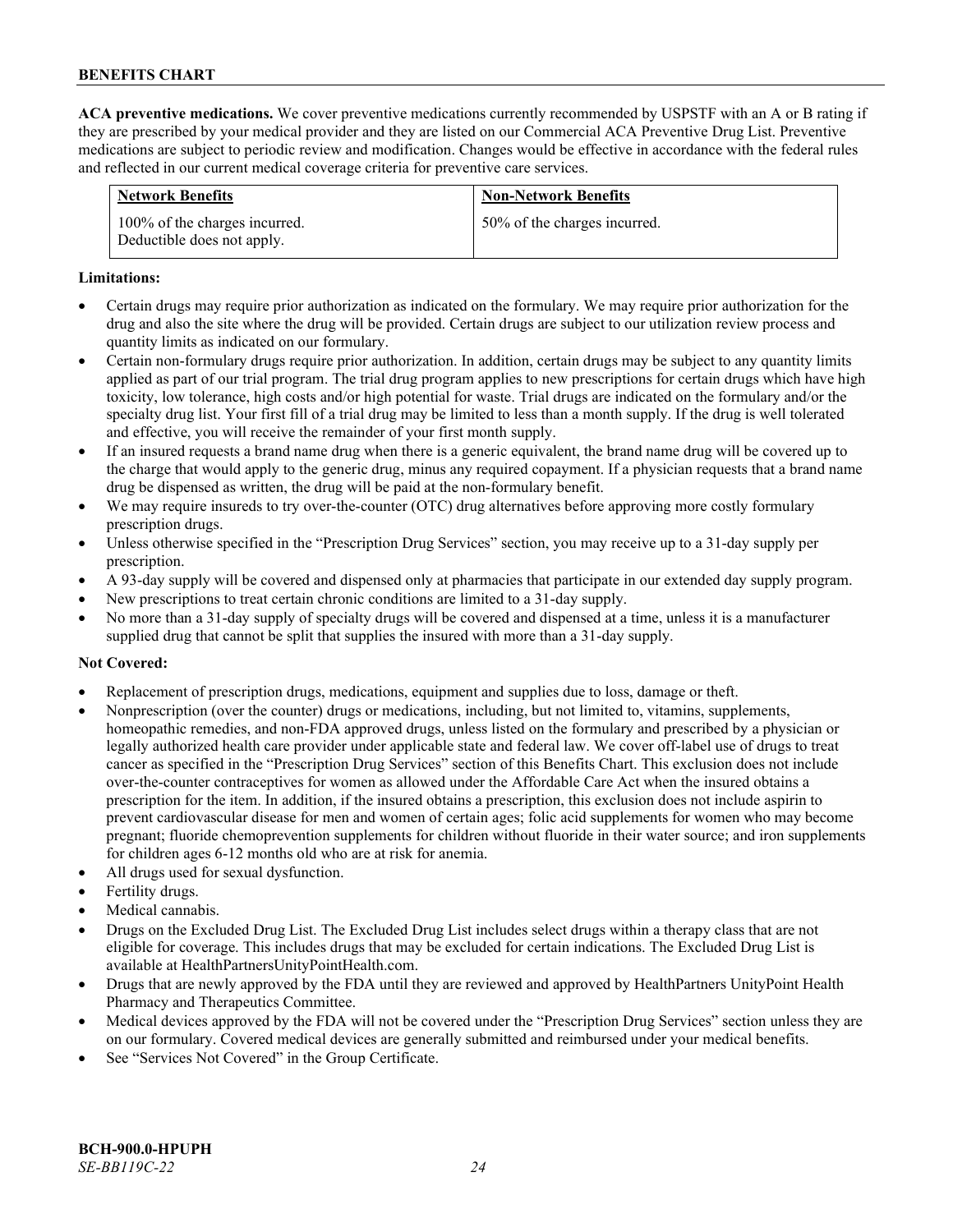# **PREVENTIVE SERVICES**

### **Applicable definitions:**

**Routine preventive services** are routine healthcare services that include screenings, check-ups and counseling to prevent illness, disease or other health problems before symptoms occur.

**Diagnostic services** are services to help a provider understand your symptoms, diagnose illness and decide what treatment may be needed. They may be the same services that are listed as preventive services, but they are being used as diagnostic services. Your provider will determine if these services are preventive or diagnostic. These services are not preventive if received as part of a visit to diagnose, manage or maintain an acute or chronic medical condition, illness or injury. When that occurs, unless otherwise indicated below, standard deductibles, copayments or coinsurance apply.

# **Covered Services:**

We cover preventive services which meet any of the requirements under the Affordable Care Act (ACA) shown in the bulleted items below. These preventive services are covered at 100% under the network benefits with no deductible, copayments or coinsurance. If a preventive service is not required by the ACA and it is covered at a lower benefit level, it will be specified below. Preventive benefits mandated under the ACA are subject to periodic review and modification. Changes would be effective in accordance with the federal rules. Preventive services mandated by the ACA include:

- Evidence-based items or services that have in effect a rating of A or B in the current recommendations of the United States Preventive Services Task Force with respect to the individual;
- Immunizations for routine use in children, adolescents and adults that have in effect a recommendation from the Advisory Committee on Immunization Practices of the Centers for Disease Control and Prevention with respect to the individual;
- With respect to infants, children and adolescents, evidence-informed preventive care and screenings provided for in comprehensive guidelines supported by the Health Resources and Services Administration; and
- With respect to women, preventive care and screenings provided for in comprehensive guidelines supported by the Health Resources and Services Administration.

Covered services are based on established medical policies, which are subject to periodic review and modification by the medical or dental directors. These medical policies (medical coverage criteria) are available by calling Member Services, or logging on to your account at [HealthPartnersUnityPointHealth.com.](https://www.healthpartnersunitypointhealth.com/)

# **ACA and state mandated preventive services are covered as follows:**

**Routine health exams and periodic health assessments.** A physician or health care provider will counsel you as to how often health assessments are needed based on age, sex and health status. This includes screening and counseling for tobacco use and all FDA approved tobacco cessation medications including over-the-counter drugs (as shown in the "Prescription Drug Services" section).

| <b>Network Benefits</b>                                     | <b>Non-Network Benefits</b>  |
|-------------------------------------------------------------|------------------------------|
| 100% of the charges incurred.<br>Deductible does not apply. | 50% of the charges incurred. |

**Child health supervision services.** This includes pediatric preventive services such as newborn screenings, appropriate immunizations (including HPV immunizations), developmental assessments and laboratory services appropriate to the age of the child from birth to 72 months and appropriate immunizations to age 18.

| <b>Network Benefits</b>                                     | <b>Non-Network Benefits</b>  |
|-------------------------------------------------------------|------------------------------|
| 100% of the charges incurred.<br>Deductible does not apply. | 50% of the charges incurred. |

#### **Routine prenatal care and exams**

| <b>Network Benefits</b>                                     | <b>Non-Network Benefits</b>  |
|-------------------------------------------------------------|------------------------------|
| 100% of the charges incurred.<br>Deductible does not apply. | 50% of the charges incurred. |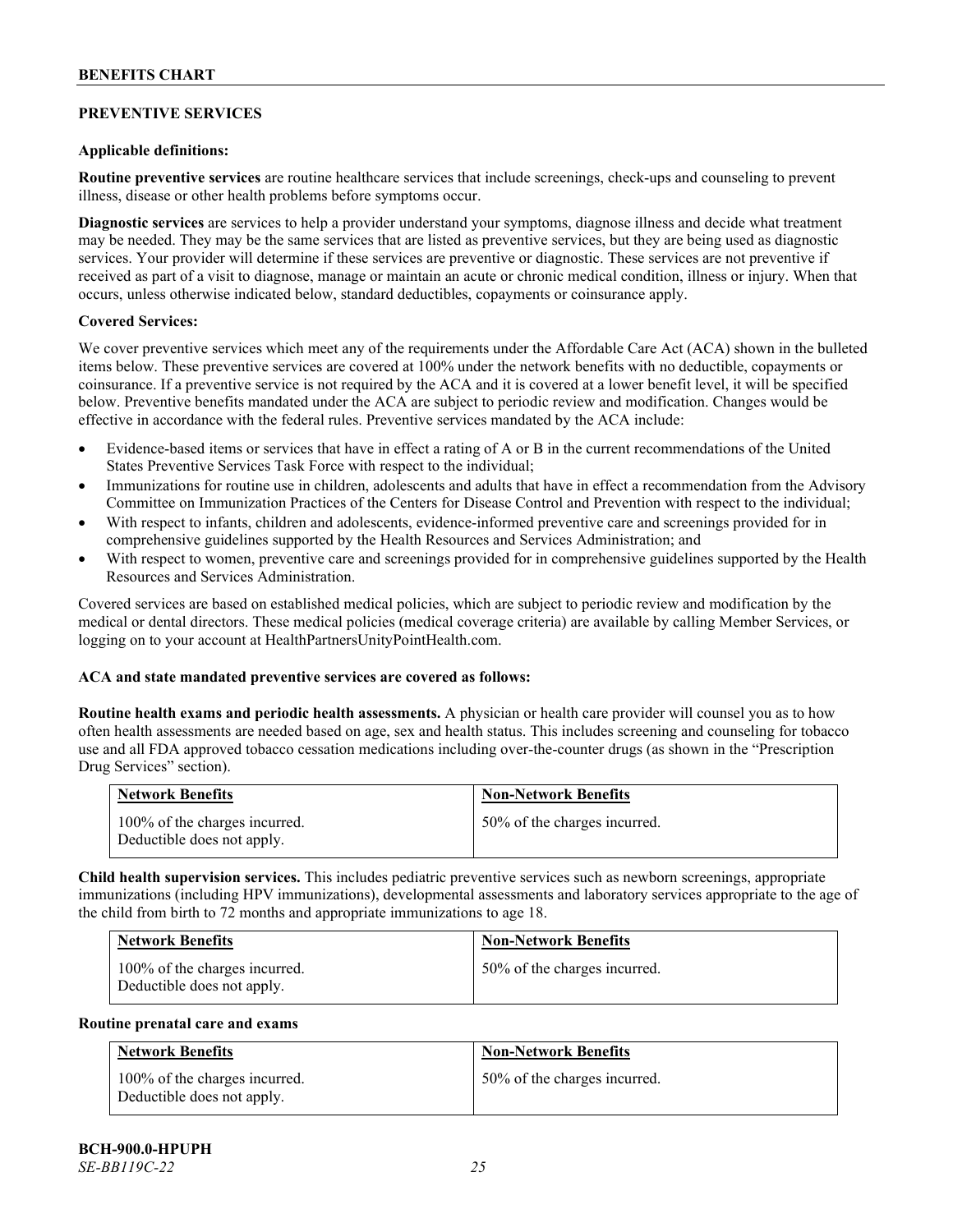**Routine postnatal care.** This includes health exams, assessments, education and counseling relating to the period immediately after childbirth.

| <b>Network Benefits</b>                                     | <b>Non-Network Benefits</b>  |
|-------------------------------------------------------------|------------------------------|
| 100% of the charges incurred.<br>Deductible does not apply. | 50% of the charges incurred. |

**Routine screening procedures for cancer.** This includes colorectal screening or other cancer screenings recommended by the USPSTF with an A or B rating. Women's preventive health services below describe additional routine screening procedures for cancer.

| <b>Network Benefits</b>                                     | <b>Non-Network Benefits</b>  |
|-------------------------------------------------------------|------------------------------|
| 100% of the charges incurred.<br>Deductible does not apply. | 50% of the charges incurred. |

**Professional voluntary family planning services.** This includes services to prevent or delay a pregnancy, including counseling and education. Services must be provided by a licensed provider.

| <b>Network Benefits</b>                                     | <b>Non-Network Benefits</b>  |
|-------------------------------------------------------------|------------------------------|
| 100% of the charges incurred.<br>Deductible does not apply. | 50% of the charges incurred. |

#### **Adult immunizations**

| <b>Network Benefits</b>                                     | <b>Non-Network Benefits</b>  |
|-------------------------------------------------------------|------------------------------|
| 100% of the charges incurred.<br>Deductible does not apply. | 50% of the charges incurred. |

**Women's preventive health services.** This includes mammograms, screenings for cervical cancer (pap smears), breast pumps, human papillomavirus (HPV) testing, counseling for sexually transmitted infections, counseling and screening for human immunodeficiency virus (HIV), and all FDA approved contraceptive methods as prescribed by a doctor, sterilization procedures, education and counseling (see the "Prescription Drug Services" section for coverage of oral contraceptive drugs). For women whose family history is associated with an increased risk for BRCA1 or BRCA2 gene mutations, we cover genetic counseling and BRCA screening without cost sharing, if appropriate and as determined by a physician.

| <b>Network Benefits</b>                                     | <b>Non-Network Benefits</b>  |
|-------------------------------------------------------------|------------------------------|
| 100% of the charges incurred.<br>Deductible does not apply. | 50% of the charges incurred. |

**Obesity screening and management.** We cover obesity screening and counseling for all ages during a routine preventive care exam. If you are age 18 or older and have a body mass index of 30 or more, we also cover intensive obesity management to help you lose weight. Your primary care doctor can coordinate these services.

| <b>Network Benefits</b>                                     | <b>Non-Network Benefits</b>  |
|-------------------------------------------------------------|------------------------------|
| 100% of the charges incurred.<br>Deductible does not apply. | 50% of the charges incurred. |

# **In addition to any ACA or state mandated preventive services referenced above, we cover the following eligible services:**

# **Routine eye and hearing exams**

| <b>Network Benefits</b>                                     | <b>Non-Network Benefits</b>  |
|-------------------------------------------------------------|------------------------------|
| 100% of the charges incurred.<br>Deductible does not apply. | 50% of the charges incurred. |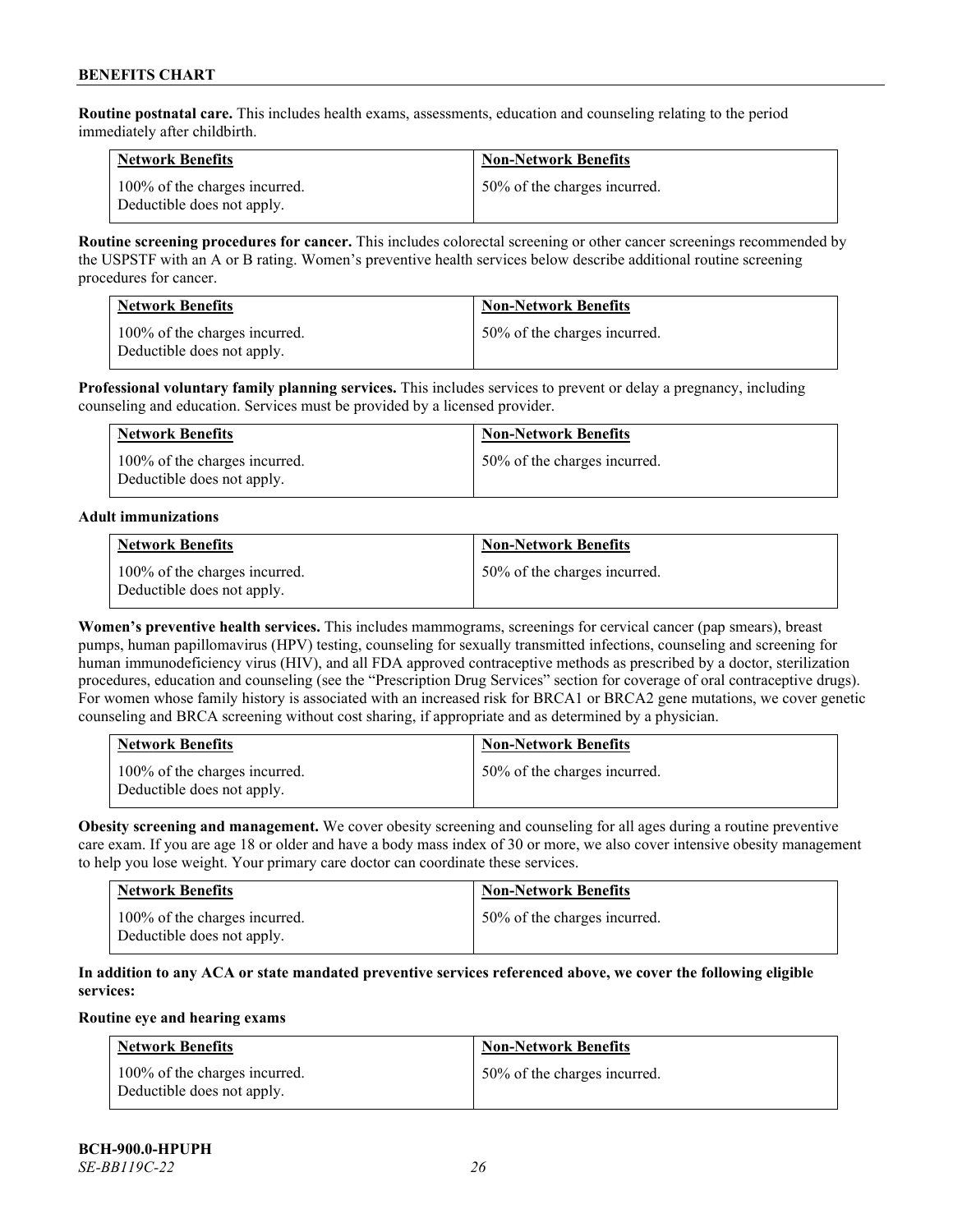**Ovarian cancer surveillance tests for women who are at risk. "At risk for ovarian cancer" means (1) having a family** history that includes any of the following: one or more first-degree or second-degree relatives with ovarian cancer, clusters of female relatives with breast cancer or nonpolyposis colorectal cancer; or (2) testing positive for BRCA1 or BRCA2 mutations. "Surveillance tests for ovarian cancer" means annual screening using: CA-125 serum tumor marker testing, transvaginal ultrasound, pelvic examination or other proven ovarian cancer screening tests currently being evaluated by the federal Food and Drug Administration or by the National Cancer Institute.

| <b>Network Benefits</b>                               | <b>Non-Network Benefits</b>                           |
|-------------------------------------------------------|-------------------------------------------------------|
| Coverage level is same as corresponding Network       | Coverage level is same as corresponding Non-Network   |
| Benefits, depending on type of service provided, such | Benefits, depending on type of service provided, such |
| as Diagnostic Imaging Services, Laboratory Services   | as Diagnostic Imaging Services, Laboratory Services   |
| Office Visits for Illness or Injury or Preventive     | Office Visits for Illness or Injury or Preventive     |
| Services.                                             | Services.                                             |

#### **Peak flow meters for insureds diagnosed with asthma. Must be prescribed by a licensed provider.**

| <b>Network Benefits</b>                                     | <b>Non-Network Benefits</b>  |
|-------------------------------------------------------------|------------------------------|
| 100% of the charges incurred.<br>Deductible does not apply. | 50% of the charges incurred. |

**Glucose meters prescribed by a licensed provider** (other than continuous glucose monitoring systems which are covered under the "Diabetic Equipment and Supplies" section in this Benefits Chart)

| <b>Network Benefits</b>                                                                        | <b>Non-Network Benefits</b>  |
|------------------------------------------------------------------------------------------------|------------------------------|
| 100% of the charges incurred.<br>Deductible does not apply.                                    | 50% of the charges incurred. |
| Glucose meters are limited to meters on the formulary<br>and must be obtained from a pharmacy. |                              |

### **Retinopathy screening for insureds diagnosed with diabetes**

| <b>Network Benefits</b>                                     | <b>Non-Network Benefits</b>  |
|-------------------------------------------------------------|------------------------------|
| 100% of the charges incurred.<br>Deductible does not apply. | 50% of the charges incurred. |

#### **Hemoglobin A1C testing for insureds diagnosed with diabetes**

| <b>Network Benefits</b>                                     | <b>Non-Network Benefits</b>  |
|-------------------------------------------------------------|------------------------------|
| 100% of the charges incurred.<br>Deductible does not apply. | 50% of the charges incurred. |

# **International normalized ratio (INR) testing for insureds diagnosed with liver disease and/or bleeding disorders**

| <b>Network Benefits</b>                                     | <b>Non-Network Benefits</b>  |
|-------------------------------------------------------------|------------------------------|
| 100% of the charges incurred.<br>Deductible does not apply. | 50% of the charges incurred. |

#### **Low-density lipoprotein (LDL) testing for insureds diagnosed with heart disease**

| <b>Network Benefits</b>                                     | <b>Non-Network Benefits</b>  |
|-------------------------------------------------------------|------------------------------|
| 100% of the charges incurred.<br>Deductible does not apply. | 50% of the charges incurred. |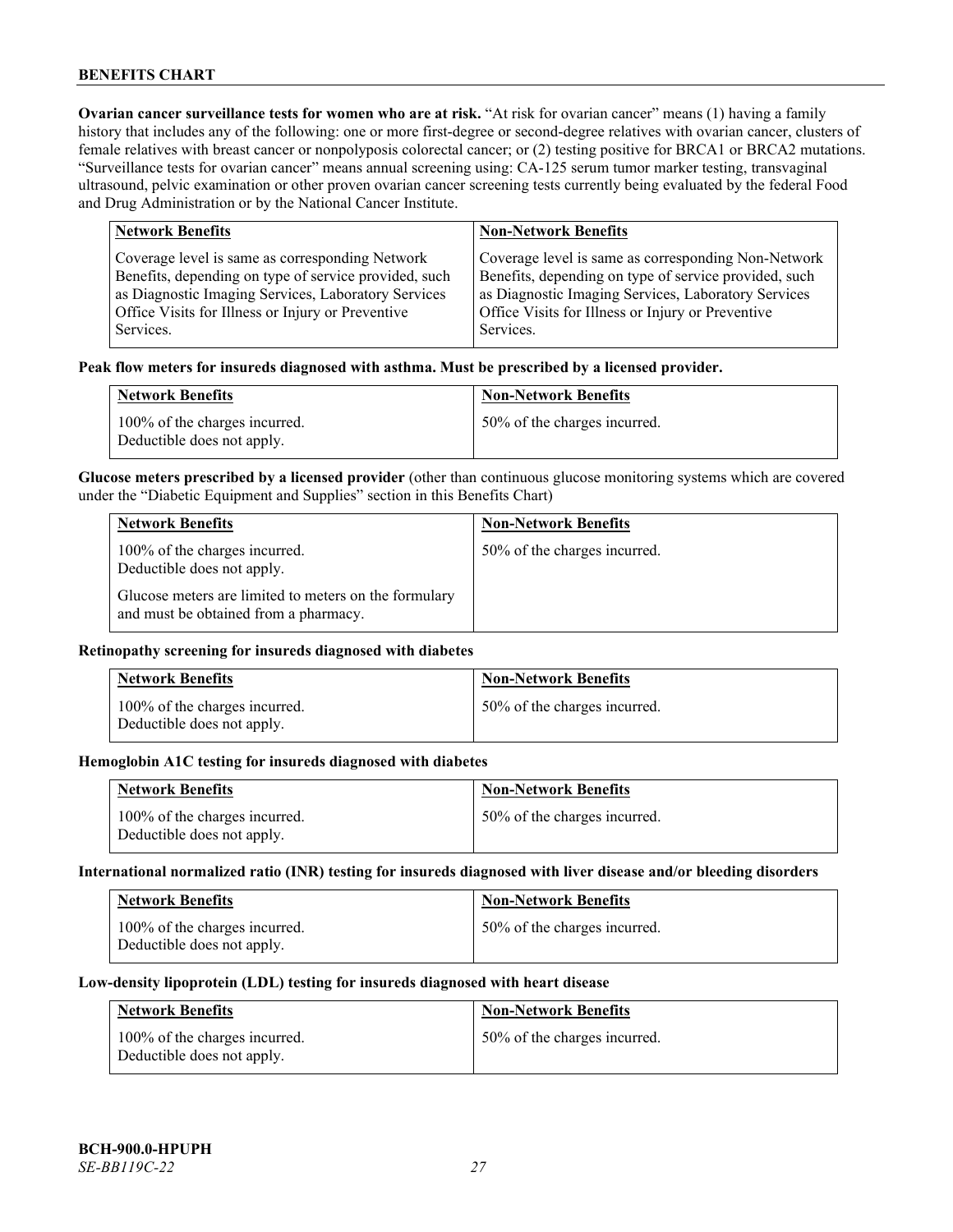### **Limitations:**

• Services are not preventive if received as part of a visit to diagnose, manage or maintain an acute or chronic medical condition, illness or injury. When that occurs, unless otherwise indicated above, standard deductibles, copayments or coinsurance apply.

#### **Not Covered:**

See "Services Not Covered" in the Group Certificate.

# **TELEHEALTH/TELEMEDICINE SERVICES**

#### **Definitions:**

**Telehealth, telemedicine, or virtual care.** This is a means of communication between a health care professional and a patient. This includes the use of secure electronic information, imaging, and communication technologies, including:

- interactive audio or audio-video
- interactive audio with store-and-forward technology
- chat-based and email-based systems
- physician-to-physician consultation
- patient education
- data transmission
- data interpretation
- digital diagnostics (algorithm-enabled diagnostic support)
- digital therapeutics (the use of personal health devices and sensors, either alone or in combination with conventional drug therapies, for disease prevention and management)

#### Services can be delivered:

Synchronously: the patient and health care professional are engaging with one another at the same time; or Asynchronously: the patient and health care professional engage with each other at different points in time.

**Telephone visits.** Live, synchronous, interactive encounters over the telephone between a patient and a healthcare provider.

**E-visit or chat-based visits.** Asynchronous online or mobile app encounters to discuss a patient's personal health information, vital signs, and other physiologic data or diagnostic images. The healthcare provider reviews and delivers a consultation, diagnosis, prescription or treatment plan after reviewing the patient's visit information.

**UnityPoint Health Virtual Care:** This is a virtual consult that you may use to receive a diagnosis and treatment for a variety of medical issues through secure video on your computer or phone. You may access the Virtual Care website at [unitypointvirtualcare.org.](https://unitypointvirtualcare.org/landing.htm)

**Virtuwell®.** This is an online service for you to receive a diagnosis and treatment for certain conditions, such as a cold, flu, ear pain and sinus infections. You may access the Virtuwell website at [Virtuwell.com.](https://www.virtuwell.com/)

**Video visits.** Live, synchronous, interactive encounters using secure web-based video between a patient and a healthcare provider.

#### **Covered Services:**

The Plan covers the following methods of receiving care for services that would be eligible under the Plan if the service were provided in person.

#### **Scheduled telephone visits**

| <b>Network Benefits</b>       | <b>Non-Network Benefits</b>  |
|-------------------------------|------------------------------|
| 100% of the charges incurred. | 50% of the charges incurred. |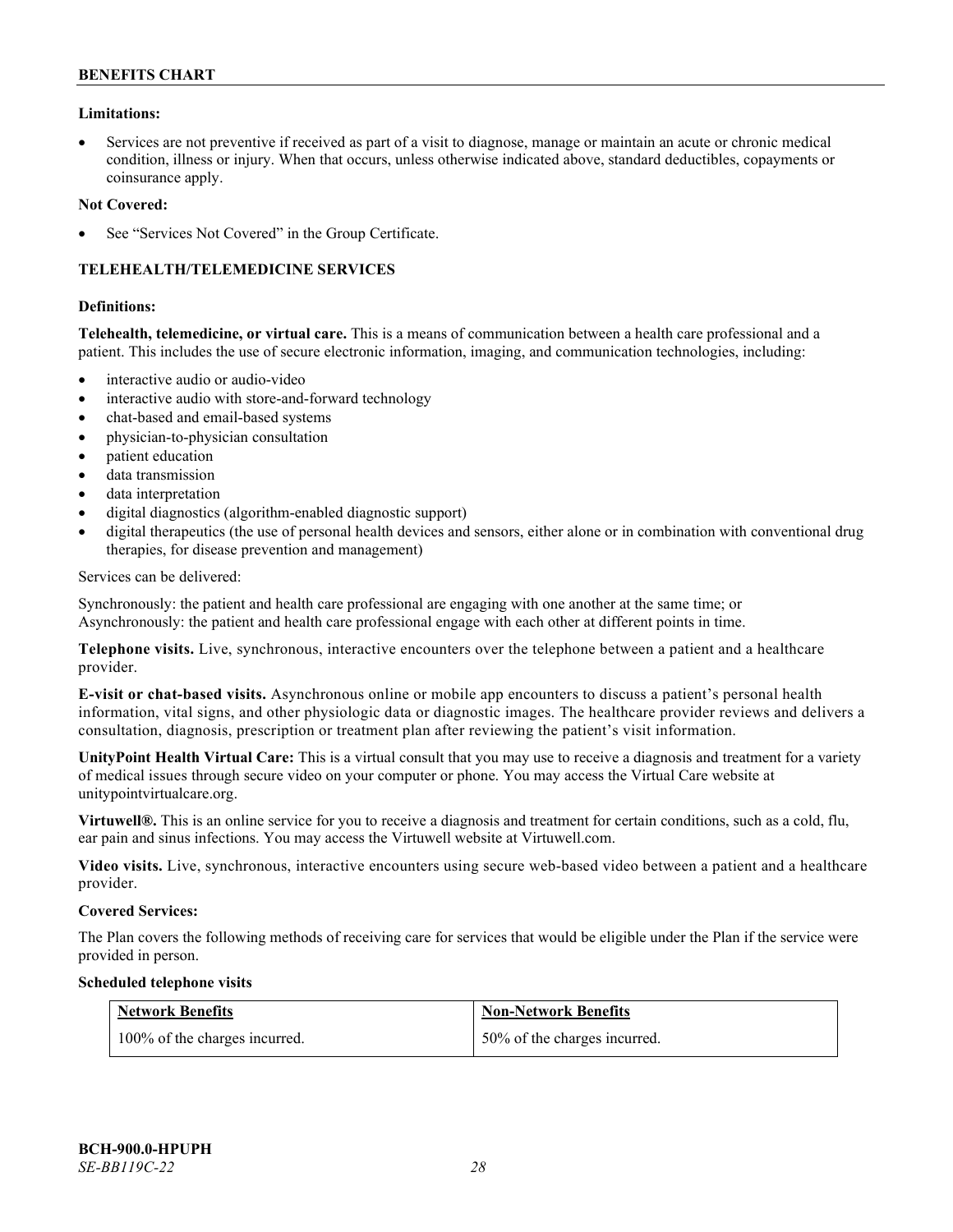# **E-visits**

#### **UnityPoint Health Virtual Care – available at [unitypointvirtualcare.org](http://www.unitypointvirtualcare.org/)**

| <b>Network Benefits</b>       | Non-Network Benefits |
|-------------------------------|----------------------|
| 100% of the charges incurred. | Not applicable.      |

#### **Access to online care through Virtuwell at [Virtuwell.com](http://www.virtuwell.com/)**

| <b>Network Benefits</b>       | Non-Network Benefits |
|-------------------------------|----------------------|
| 100% of the charges incurred. | Not applicable.      |

### **All other e-visits**

| <b>Network Benefits</b>       | Non-Network Benefits         |
|-------------------------------|------------------------------|
| 100% of the charges incurred. | 50% of the charges incurred. |

#### **Video visits**

| <b>Network Benefits</b>                                 | <b>Non-Network Benefits</b>                           |
|---------------------------------------------------------|-------------------------------------------------------|
| Coverage level is same as corresponding network         | Coverage level is same as corresponding Non-Network   |
| benefit, depending on type of service provided, such as | Benefits, depending on type of service provided, such |
| Office Visits for Illness or Injury, Inpatient or       | as Office Visits for Illness or Injury, Inpatient or  |
| Outpatient Hospital Services.                           | Outpatient Hospital Services.                         |

### **Not Covered:**

See "Services Not Covered" in the Group Certificate.

# **TRANSPLANT SERVICES**

# **Applicable definitions:**

**Autologous.** This is when the source of cells is from the individual's own marrow or stem cells.

**Allogeneic.** This is when the source of cells is from a related or unrelated donor's marrow or stem cells.

**Autologous bone marrow transplant.** This is when the bone marrow is harvested from the individual and stored. The patient undergoes treatment which includes tumor ablation with high-dose chemotherapy and/or radiation. The bone marrow is reinfused (transplanted).

**Allogeneic bone marrow transplant.** This is when the bone marrow is harvested from the related or unrelated donor and stored. The patient undergoes treatment which includes tumor ablation with high-dose chemotherapy and/or radiation. The bone marrow is reinfused (transplanted).

**Autologous/allogeneic stem cell support.** This is a treatment process that includes stem cell harvest from either bone marrow or peripheral blood, tumor ablation with high-dose chemotherapy and/or radiation, stem cell reinfusion, and related care. Autologous/allogeneic bone marrow transplantation and high dose chemotherapy with peripheral stem cell rescue/support are considered to be autologous/allogeneic stem cell support.

**Designated transplant center.** This is any health care provider, group or association of health care providers designated by us to provide services, supplies or drugs for specified transplants for our insureds.

**Transplant services.** This is transplantation (including retransplants) of the human organs or tissue listed below, including all related post-surgical treatment, follow-up care and drugs and multiple transplants for a related cause. Transplant services do not include other organ or tissue transplants or surgical implantation of mechanical devices functioning as a human organ, except surgical implantation of an FDA approved ventricular assist device (VAD) or total artificial heart, functioning as a temporary bridge to heart transplantation.

Prior authorization is required prior to consultation to support coordination of care and benefits.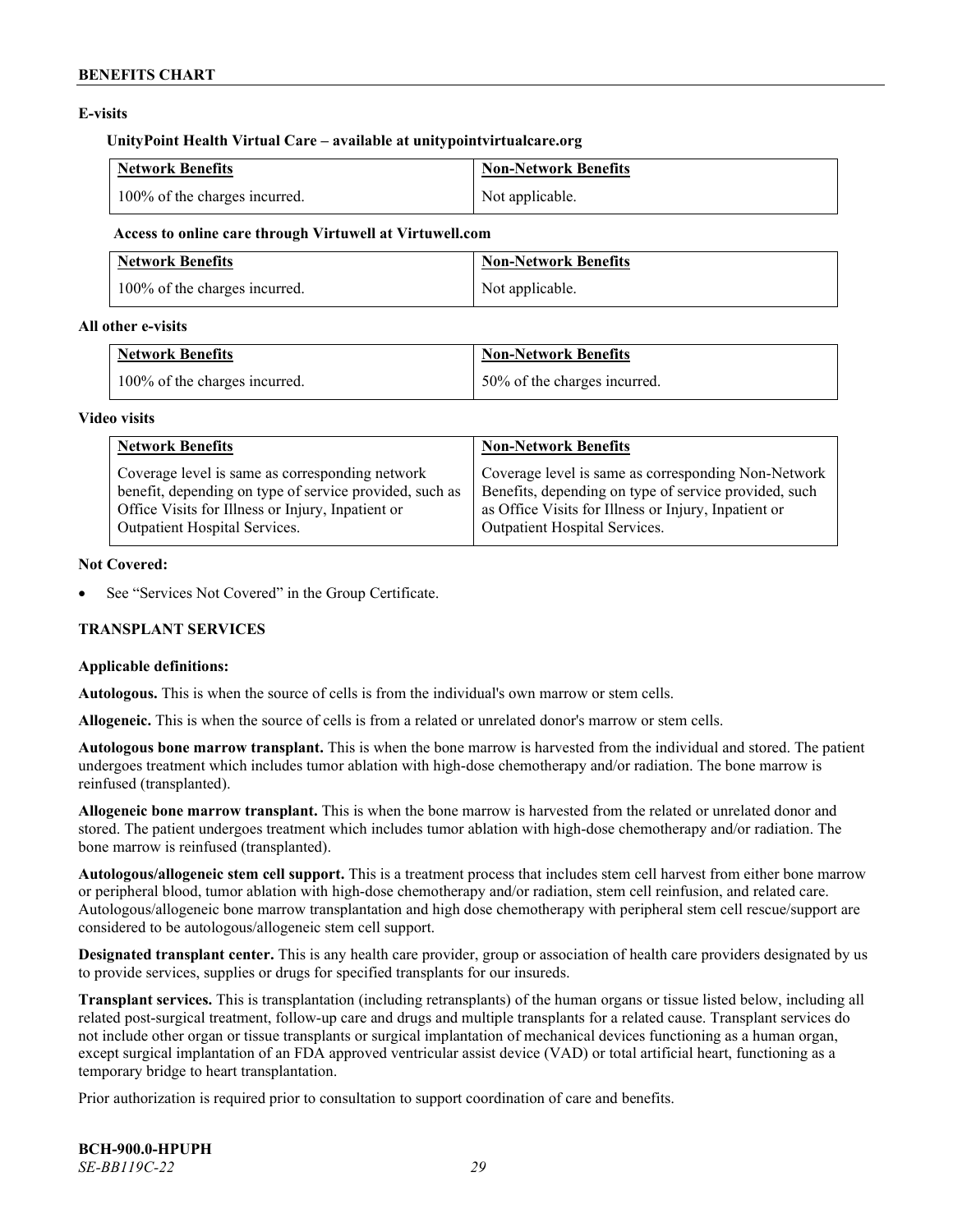# **Covered Services:**

We cover eligible transplant services (as defined above) while you are covered under this Benefits Chart. Transplants that will be considered for coverage are limited to the following:

- Kidney transplants for end-stage disease.
- Cornea transplants for end-stage disease.
- Heart transplants for end-stage disease.
- Lung transplants or heart/lung transplants for: (1) primary pulmonary hypertension; (2) Eisenmenger's syndrome; (3) endstage pulmonary fibrosis; (4) alpha 1 antitrypsin disease; (5) cystic fibrosis; and (6) emphysema.
- Liver transplants for: (1) biliary atresia in children; (2) primary biliary cirrhosis; (3) post-acute viral infection (including hepatitis A, hepatitis B antigen e negative and hepatitis C) causing acute atrophy or post-necrotic cirrhosis; (4) primary sclerosing cholangitis; (5) alcoholic cirrhosis; and (6) hepatocellular carcinoma.
- Allogeneic bone marrow transplants or peripheral stem cell support associated with high dose chemotherapy for: (1) acute myelogenous leukemia; (2) acute lymphocytic leukemia; (3) chronic myelogenous leukemia; (4) severe combined immunodeficiency disease; (5) Wiskott-Aldrich syndrome; (6) aplastic anemia; (7) sickle cell anemia; (8) non-relapsed or relapsed non-Hodgkin's lymphoma; (9) multiple myeloma; and (10) testicular cancer.
- Autologous bone marrow transplants or peripheral stem cell support associated with high-dose chemotherapy for: (1) acute leukemias; (2) non-Hodgkin's lymphoma; (3) Hodgkin's disease; (4) Burkitt's lymphoma; (5) neuroblastoma; (6) multiple myeloma; (7) chronic myelogenous leukemia; and (8) non-relapsed non-Hodgkin's lymphoma.
- Pancreas transplants for simultaneous pancreas-kidney transplants for diabetes, pancreas after kidney, living related segmental simultaneous pancreas kidney transplantation and pancreas transplant alone.

To receive Network Benefits, charges for transplant services must be incurred at a designated transplant center.

The transplant-related treatment provided, including expenses incurred for directly related donor services, shall be subject to and in accordance with the provisions, limitations, maximums and other terms of this Benefits Chart.

Medical and hospital expenses of the donor are covered only when the recipient is an insured and the transplant and directly related donor expenses have been prior authorized for coverage. Treatment of medical complications that may occur to the donor are not covered. Donors are not considered insureds, and are therefore not eligible for the rights afforded to insureds under the Group Certificate.

The list of eligible transplant services and coverage determinations are based on established medical policies, which are subject to periodic review and modifications by the medical director

| <b>Network Benefits</b>                          | <b>Non-Network Benefits</b>                          |  |
|--------------------------------------------------|------------------------------------------------------|--|
| See Network Inpatient Hospital Services benefit. | See Non-Network Inpatient Hospital Services benefit. |  |